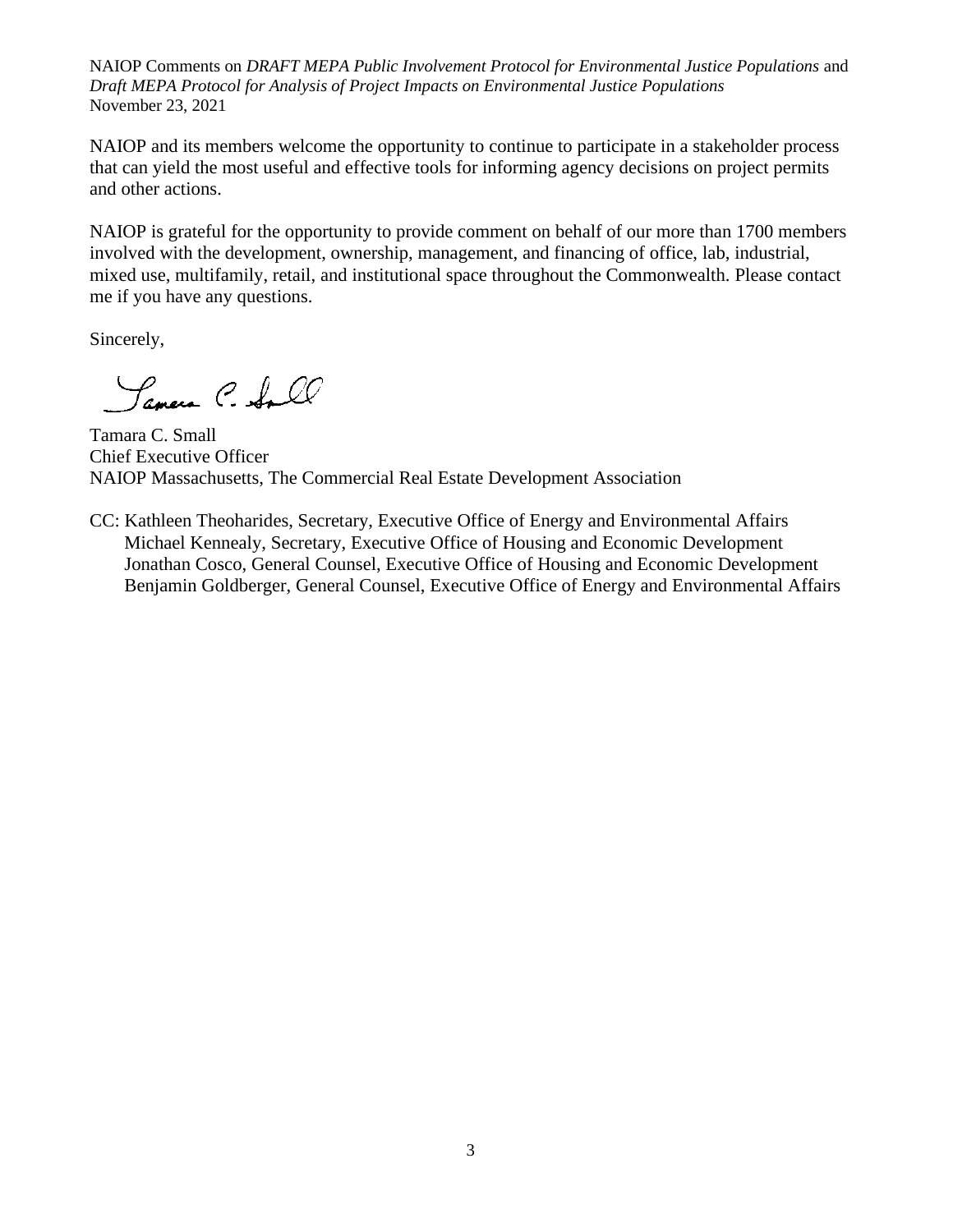# **[DRAFT] MEPA Protocol for Analysis of Project Impacts on Environmental Justice Populations Anticipated Effective Date: January 1, 2022**

## Authority and Background

This *MEPA Protocol for Analysis of Impacts on Environmental Justice Populations* (hereinafter, "*MEPA Protocol for Analysis of EJ Impacts*") addresses new requirements for MEPA project filings set forth in **Section 58** of Chapter 8 of the Acts of 2021: *An Act Creating a Next-Generation Roadmap for Massachusetts Climate Policy* (the "Climate Roadmap Act" or "the Act"). This guidance accompanies the MEPA Public Involvement for Environmental Justice Populations (hereinafter, the "EJ Public Involvement Protocol"), which implements public involvement requirements set forth in Section 60 of the Act.

On March 26, 2021, Governor Baker signed into law the Climate Roadmap Act, which enacted a new definition of "Environmental Justice [EJ] Population" for purposes of enhancing MEPA review procedures. The new statutory definition of "EJ population" includes four categories of neighborhoods (defined as census block groups) with certain demographic characteristics based on median income level, percentage of residents who are people of color (a.k.a. minority), and percentage of residents who lack English language proficiency (LEP). In turn, Section 58 of the Act provides that an "environmental impact report [EIR] shall be required for any project that is likely to cause damage to the environment and is located within a distance of 1 mile of an environmental justice population; provided, that for a project that impacts air quality, such environmental impact report shall be required if the project is likely to cause damage to the environment and is located within a distance of 5 miles of an environmental justice population." Section 58 further defines the analysis that must be contained in the EIR to assess the level of existing "environmental burden" borne by the EJ population, and whether the project's impacts will likely result in a "disproportionate adverse effect" on such population, or increase or reduce the effects of climate chang[e.](#page-3-0) $1$ 

On June 24, 2021, the Executive Office of Energy and Environmental Affairs (EEA) updated the 2017 EJ Policy that was previously in effect. The [2](#page-3-1)021 update (the "2021 EJ Policy")<sup>2</sup>, consistent with the 2017 EJ Policy, requires that projects triggering certain MEPA ENF review thresholds provide opportunities for "enhanced public participation" by surrounding EJ neighborhoods,<sup>[3](#page-3-2)</sup> and that projects triggering certain mandatory EIR thresholds conduct an "enhanced analysis of impacts and mitigation," in addition to enhanced public participation.[4](#page-3-3) The MEPA thresholds to which these EJ requirements apply are those related to wastewater (301 CMR 11.03(5)), air emissions (11.03(8)), and solid and hazardous waste (11.03(9)). This *MEPA Protocol for Analysis of EJ Impacts* expands on, but remains consistent with, the requirements of the 2021 EJ Policy. Accordingly, this guidance shall define the requirements for analyzing EJ impacts for all MEPA projects filed after its effective date.

<span id="page-3-0"></span> $1$  Under Section 102A of the Act, the Secretary of EEA is required to promulgate regulations to implement Sections 57 and 58 of the Act within 180 days of the effective date of the Act. In accordance with this statutory mandate, the Secretary issued draft regulations for public comment under M.G.L. c. 30A on September 17, 2021.

<span id="page-3-1"></span><sup>2</sup> <https://www.mass.gov/doc/environmental-justice-policy6242021-update/download>

<span id="page-3-2"></span> $3$  The specific ENF thresholds are 301 CMR 11.03(5)(b)(1)-(2), (5); 301 CMR 11.03(8)(b); and 301 CMR 11.03(9)(b).

<span id="page-3-3"></span><sup>4</sup> The specific EIR thresholds are 301 CMR 11.03(5)(a)(1), (6); 301 CMR 11.03(8)(a)(1); and 301 CMR 11.03(9)(a).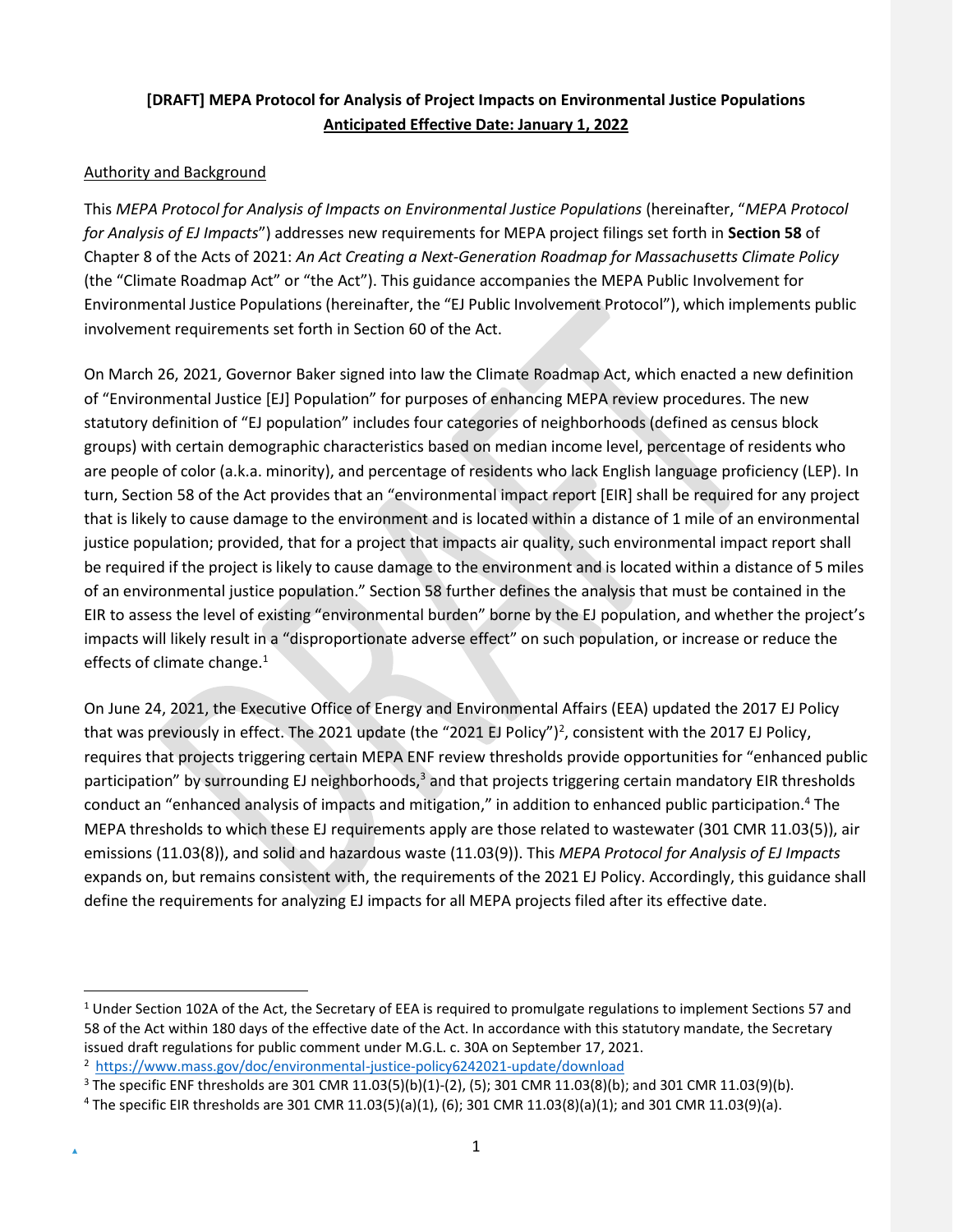## Protocol

## **I. Applicability of EIR Requirement**

Section 58 of the Act requires that an EIR be submitted:

- for any project that is likely to cause damage to the environment and is located within a distance of 1 mile of an EJ population; or
- if a project impacts air quality, for any project that is likely to cause damage to the environment and is located within a distance of 5 miles of an EJ population.

Consistent with MEPA regulations at 301 CMR 11.00, the term "likely to cause damage to the environment" in Section 58 of the Climate Roadmap Act is construed to mean project impacts that meet or exceed applicable and relevant MEPA review thresholds set forth in 301 CMR 11.03. See 301 CMR 11.01(2)(b) & 11.03 (MEPA "review thresholds identify categories of Projects or aspects thereof of a nature, size or location that are likely, directly or indirectly, to cause Damage to the Environment"). Thus, Section 58 requires-is only applicable to projects that are already subject to the requirement to file for MEPA review jurisdiction because they and meet or exceed one or more MEPA review thresholds (in the case of limited MEPA jurisdiction under 301 CMR 1.01(2)(a)(3), those thresholds related to the subject matter scope of required state permit[s]); and Section 58 requires any such projects that exceeds one or more of the applicable and relevant review thresholds to submit an EIR, if the project is located within 1 mile of an EJ population, unless the Secretary determines that the EJ Analysis submitted with the ENF/EENF is sufficient to serve as an EIR for this purpose and issues an Environmental Justice Certification so stating.

A project that is otherwise required to file for MEPA review is also required to submit an EIRsubject to Section 58, if it is located within 5 miles of an EJ population and will impact air quality. In accordance with *new* [proposed] 301 CMR 11.05(4)(d) and 11.06(7)(b), such a project will be determined to impact air quality if it meets or exceeds MEPA review thresholds under 301 CMR 11.03(8)(a)-(b)-or generates 150 or more New adt of diesel vehicle traffic over a duration of 1 year or more. Thus, any such project that falls undereither criterion and is otherwise subject to MEPA jurisdictionrequired to file for MEPA review -and exceeds the referenced air quality thresholds will be required to submit an EIR, if the project is located within 5 miles of an EJ population-, unless the Secretary determines that the EJ Analysis submitted with the ENF/EENF is sufficient to serve as an EIR for this purpose and issues an Environmental Justice Certification so stating.

The respective 1-mile and 5-mile areas around a project site shall be referred to in this *MEPA Protocol for Analysis of EJ Impacts* as the "designated geographical area" for the project.

# **II. Assessment of Existing Unfair or Inequitable Environmental Burden**

Under Section 58 of the Act, and consistent with *new* [proposed] 301 CMR 11.06(7)(b) and 11.07(6)(n), each project to which the new EIR requirement applies under Part I of this MEPA Protocol for Analysis of EJ Impacts must submit an EIR that contains "statements about the results of an assessment of any existing unfair or inequitable environmental burden and related public health consequences impacting the environmental justice population from any prior or current private, industrial, commercial, state, or municipal operation or project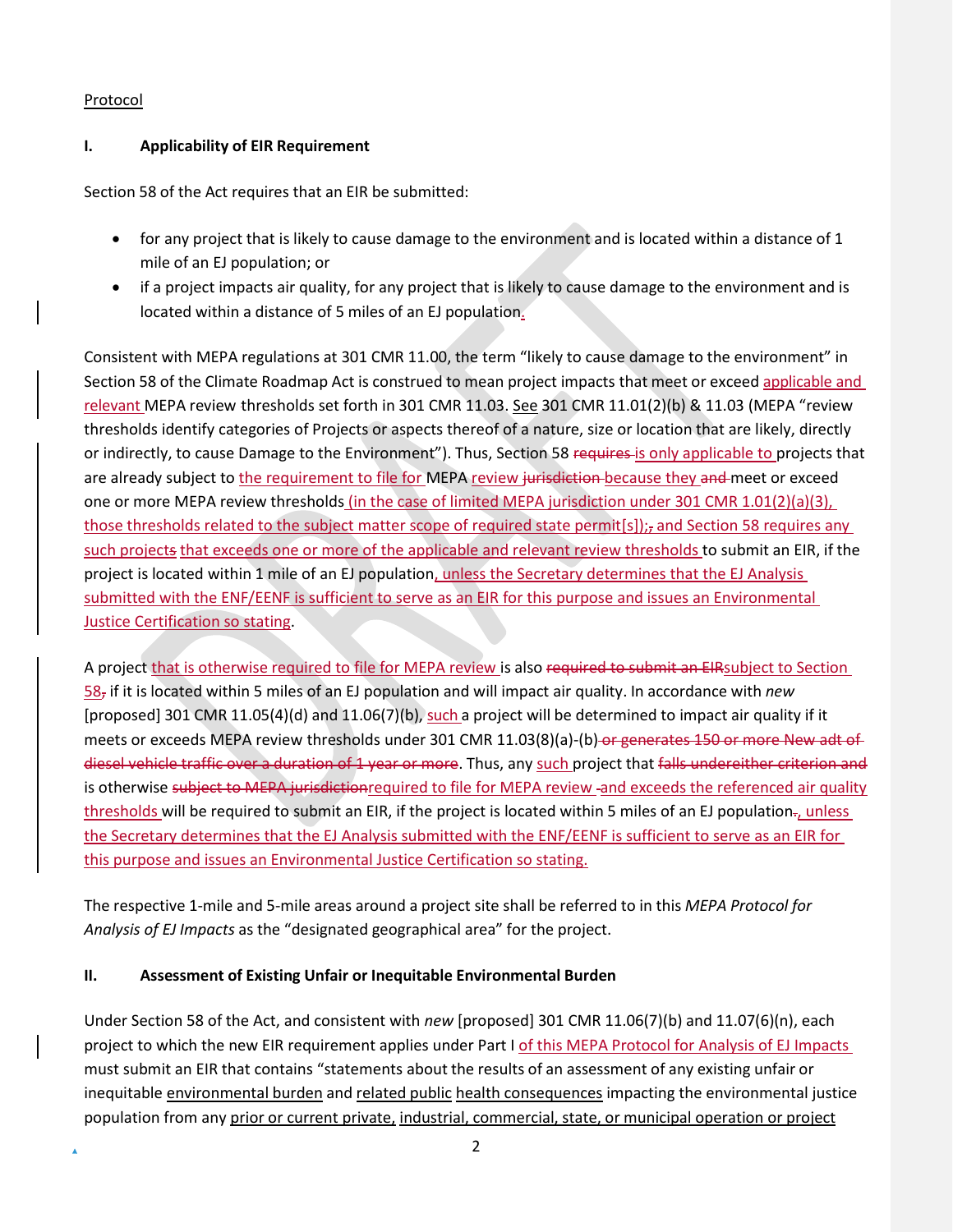that has damaged the environment."

 $\Delta$ 

This assessment should include all identified EJ populations within the designated geographical area for the project, depending on which applicability criteria is triggered as stated in Part I above[.](#page-5-0)<sup>5</sup> The assessment should then survey past and current polluting activities that may have contributed to an overall "environmental

<span id="page-5-0"></span><sup>&</sup>lt;sup>5</sup> The specific EJ populations and the 1-mile and 5-mile distances shall be calculated in the manner described in Part I of the *MEPA Public Involvement Protocol for Environmental Justice Populations*.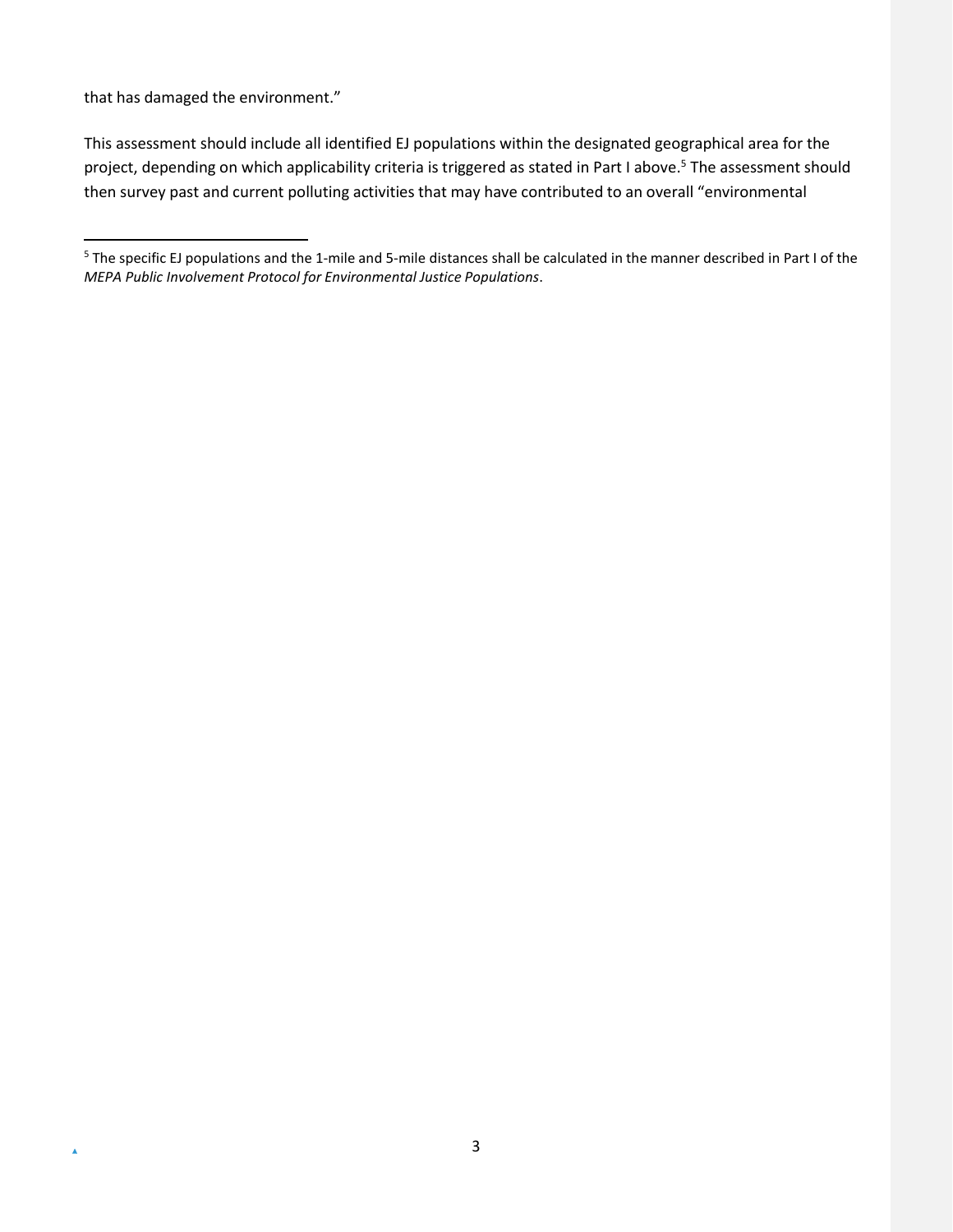burden" currently borne by the EJ population that may be "unfair and inequitable" as compared to the general population. While measuring the individual effects of a multitude of past and current activities is a complex endeavor, publicly available mapping tools exist as a resource, as described below.

First, Proponents shou[l](#page-6-0)d consult the Massachusetts Department of Public Health (DPH) EJ Tool<sup>6</sup> to identify whether any municipality or census tract that includes any of the identified EJ populations exhibits one or more of four specific "vulnerable health criteria," which are environmentally related health indicators that are measured to be 110% above statewide averages in the DPH EJ Tool.<sup>[7](#page-6-1)</sup> Any EJ population that exists within those municipalities or census tracts could then be viewed as exhibiting "vulnerable health EJ criteria," and therefore potentially bearing an "unfair or inequitable" environmental burden and related public health consequences.

Second, the Proponent should consult additional data layers in the DPH EJ Tool to survey other potential sources of pollution within the boundaries of the EJ population. While comparisons to statewide averages are not presently available in the DPH EJ Tool, the Proponent should provide a narrative description of the estimated number and type of mapped facilities/infrastructure in the area, and survey enforcement histories of any facilities permitted by Massachusetts Department of Environmental Protection (MassDEP).<sup>[8](#page-6-2)</sup>

Available mapping layers in the DPH EJ Tool include the following:

- MassDEP major air and waste facilities
- M.G.L. c. 21E sites
- "Tier II" toxics use reporting facilities
- MassDEP sites with AULs
- MassDEP groundwater discharge permits
- Wastewater treatment plants
- MassDEP public water suppliers
- Underground storage tanks
- EPA facilities
- Road infrastructure
- MBTA bus and rapid transit
- Other transportation infrastructure
- Regional transit agencies
- Energy generation and supply

<span id="page-6-0"></span><sup>6</sup> <https://matracking.ehs.state.ma.us/Environmental-Data/ej-vulnerable-health/environmental-justice.html>

<span id="page-6-1"></span> $^7$  Specifically, "vulnerable health criteria" refers to environmentally related health indicators that are measured to be equal to or greater than 110% of statewide rates based on a 5-year average. Four such health criteria are tracked in the DPH EJ Viewer (heart attack hospitalization, childhood asthma, childhood blood lead, and low birth rateweight) on a municipal level.

Childhood blood lead and low birth rateweight are also available on a census tract level.

<span id="page-6-2"></span><sup>8</sup> Enforcement information is available at [https://eeaonline.eea.state.ma.us/Portal/#!/search/enforcements](https://eeaonline.eea.state.ma.us/Portal/%23!/search/enforcements)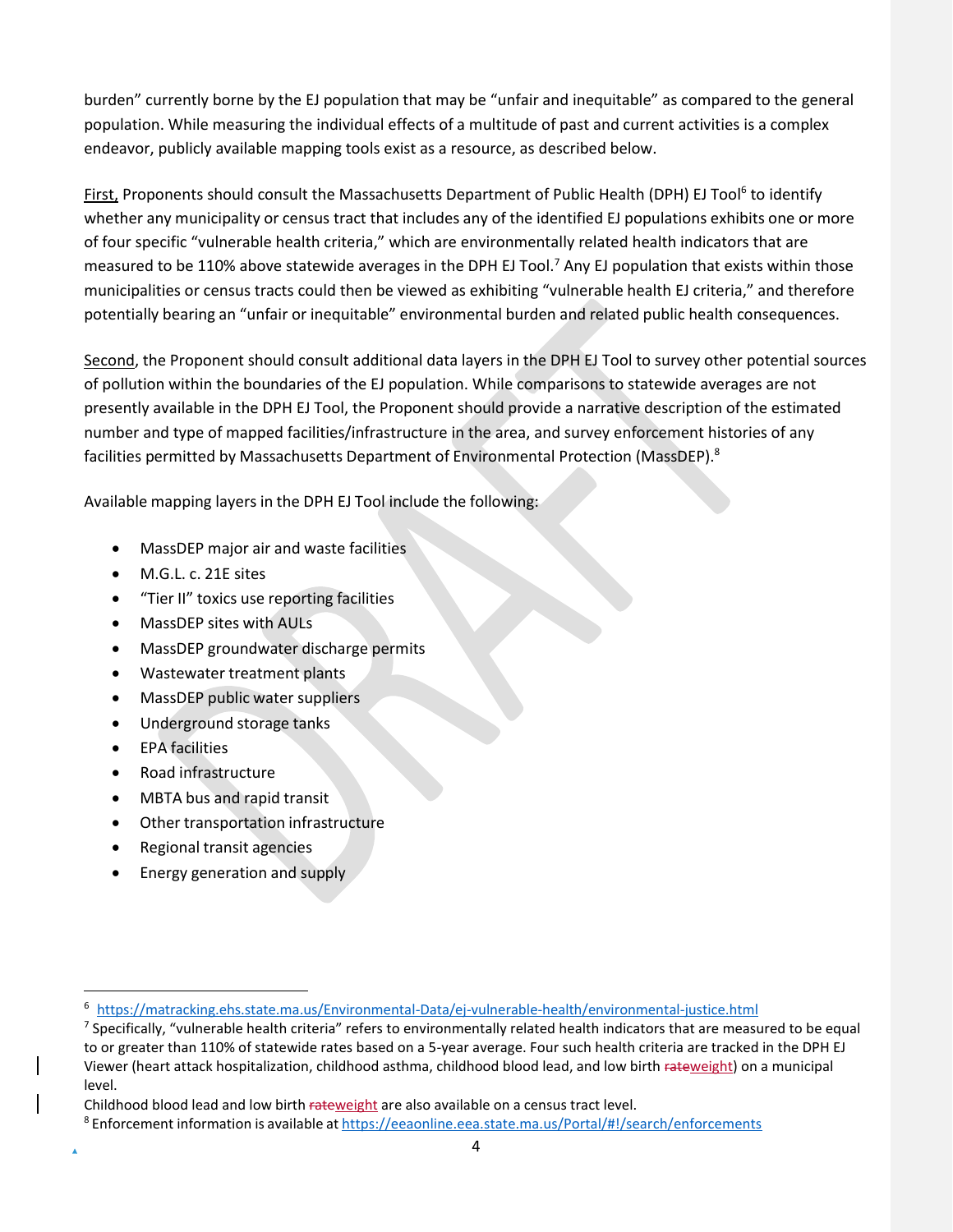Third, Proponents should consult the standard output report generated from the RMAT Climate Resilience Design Standards Tool (the "RMAT Tool"),<sup>[9](#page-7-0)</sup> which is required as an attachment to the ENF/EENF.<sup>[10](#page-7-1)</sup> Proponents should identify in the EIR whether the RMAT Tool indicates a "High" risk rating for sea level rise/storm surge or extreme precipitation (urban or riverine flooding) as applied to the project site. A "High" ranking for these parameters could be an indicator of elevated climate risks for EJ populations (census block groups) in which the project site is located. The risk rating for the "extreme heat" parameter should not be used as a definitive indicator of elevated climate risks.

Fourth, Proponents, at their option, may consult U.S. EPA's "EJ Screen,"<sup>[11](#page-7-2)</sup> which provides a percentile ranking by census block group, compared against statewide averages, for 11 environmental indicators. When using the tool, Proponents should turn off the "EJ index" data layer—while the EJ index is calculated from the 11 environmental indicators after considering demographic information and population density, this calculation may be inconsistent with the definition of "EJ population" codified in Massachusetts law. In addition, while the environmental indicators/percentiles could be relevant for assessing potential environmental exposures in the relevant area, it should not be used as a definitive indicator of "unfair or inequitable" environmental burden.

| <b>Indicator</b>                                                                    | <b>Exposure v. Risk</b>   | <b>Key Medium</b> |
|-------------------------------------------------------------------------------------|---------------------------|-------------------|
| NATA Air Toxics Cancer Risk (lifetime exposure)                                     | Risk/Hazard               | Air               |
| NATA Respiratory Hazard Index Ratio                                                 | Risk/Hazard               | Air               |
| NATA Diesel PM (DPM)                                                                | <b>Potential Exposure</b> | Air               |
| Particulate Matter (PM2.5) (annual average)                                         | <b>Potential Exposure</b> | Air               |
| Ozone (summer seasonal average, daily 8-hr max)                                     | <b>Potential Exposure</b> | Air               |
| Lead Paint (% of housing built before 1960)                                         | <b>Potential Exposure</b> | Dust/lead paint   |
| Traffic Proximity and Volume Count of vehicles<br>(average annual)                  | Proximity/Quantity        | Air               |
| Proximity to RMP (Risk Management Plan /                                            | Proximity/Quantity        | Waste/Water/Air   |
| hazardous waste cleanup) Sites                                                      |                           |                   |
| Proximity to TSDFs (Hazardous waste Treatment,<br>Storage, and Disposal Facilities) | Proximity/Quantity        | Waste/Water/Air   |

The environmental indicators available through the EPA EJ Screen are as follows:

<span id="page-7-0"></span><sup>&</sup>lt;sup>9</sup> [https://resilientma.org/rmat\\_home/designstandards/](https://resilientma.org/rmat_home/designstandards/)

<span id="page-7-1"></span><sup>10</sup> Se[e https://www.mass.gov/doc/mepa-interim-protocol-on-climate-change-adaptation-and-resiliency-effective-oct-1-](https://www.mass.gov/doc/mepa-interim-protocol-on-climate-change-adaptation-and-resiliency-effective-oct-1-2021/download) [2021/download.](https://www.mass.gov/doc/mepa-interim-protocol-on-climate-change-adaptation-and-resiliency-effective-oct-1-2021/download)

<span id="page-7-2"></span><sup>11</sup> [https://www.epa.gov/ejscreen. N](https://www.epa.gov/ejscreen)ote that online user guides and training videos are available at [https://www.epa.gov/ejscreen/learn-use-ejscreen.](https://www.epa.gov/ejscreen/learn-use-ejscreen)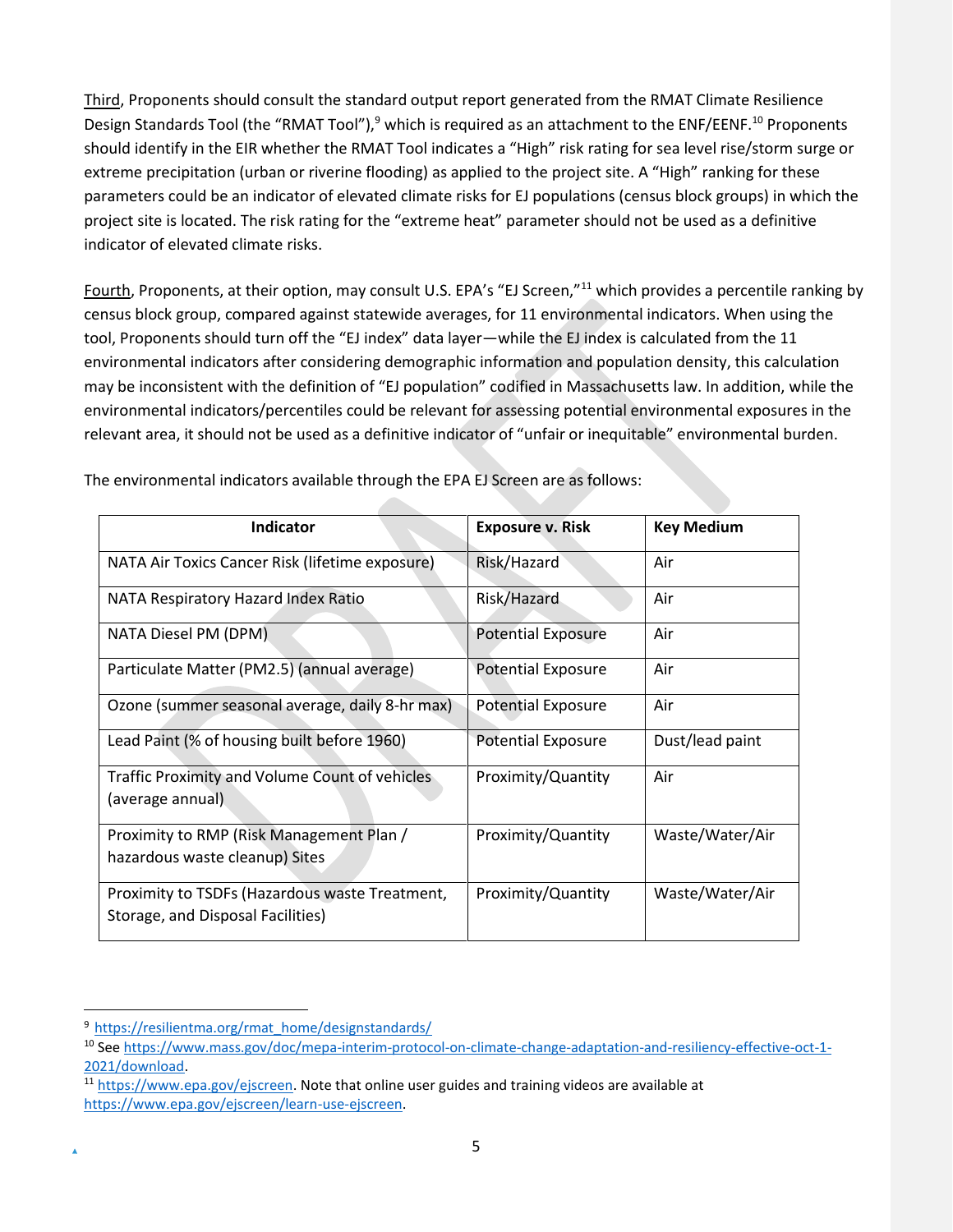| Proximity to NPLs (National Priority List /<br>Superfund sites)                 | Proximity/Quantity | Waste/Water/Air |
|---------------------------------------------------------------------------------|--------------------|-----------------|
| Wastewater Discharge Toxicity (based on NPDES<br>permitted discharge locations) | Proximity/Quantity | Water           |

Finally, any specific concerns raised or feedback received during pre-filing consultations conducted by the Proponent with community-based organizations (CBOs), tribes, or other residents or individuals pursuant to the *MEPA Public Involvement Protocol for Environmental Justice Populations* should be reviewed to determine whether such feedback should be viewed as indicating existing environmental burdens or related public health consequences. As stated in the *MEPA Public Involvement Protocol*, the quality of public involvement efforts shall be considered when determining whether to approve a request for expedited review procedures under 301 CMR 11.05(7), together with the analysis provided under this *MEPA Protocol for Analysis of EJ Impacts.*

Based on the information gathered as described in this Part II, and any other relevant data or information obtained through the Proponent's own research, the Proponent should provide a qualitative assessment of whether the factors reviewed appear to indicate that the identified EJ populations currently bear an existing "unfair or inequitable" environmental burden and related public health consequences as compared to the general population. As a general matter, any project that demonstrates "vulnerable health criteria" measured at or above 110% of statewide average or a "High" risk rating in the RMAT tool for sea level rise/storm surge or extreme precipitation (urban or riverine flooding) should be assessed as creating a strong potential for unfair or inequitable burden, such that the project should move to Part III.

## **III. Analysis of Project Impacts to Determine Disproportionate Adverse Effect**

Unless the assessment in Part II of this MEPA Protocol for Analysis of EJ Impacts definitively shows the absence of any "unfair or inequitable" environmental burden or related public health consequence borne by the identified EJ population as compared to the general population, the Proponent must further analyze whether the environmental and public health impacts from theproject will likely result in a disproportionate adverse effect on such population. If the only applicable screeningcriterion relates to climate change risks identified through the RMAT tool, refer to Part IV below.

The project should be analyzed as creating a disproportionate adverse effect if it will have direct and adverse impacts on the EJ population that will materially exacerbate any existing environmental or public health burden borne by the EJ population. Other indirect impacts on the EJ population must be analyzed, but may be compared against project benefits intended to improve environmental conditions or the public health of the EJ population.

In analyzing direct impacts, the Proponent should consider:

- The nature and severity of the project's environmental and public health impacts; and
- The comparative impact on EJ populations versus non-EJ populations within the project site or other comparable area.

In analyzing indirect impacts, the Proponent should consider: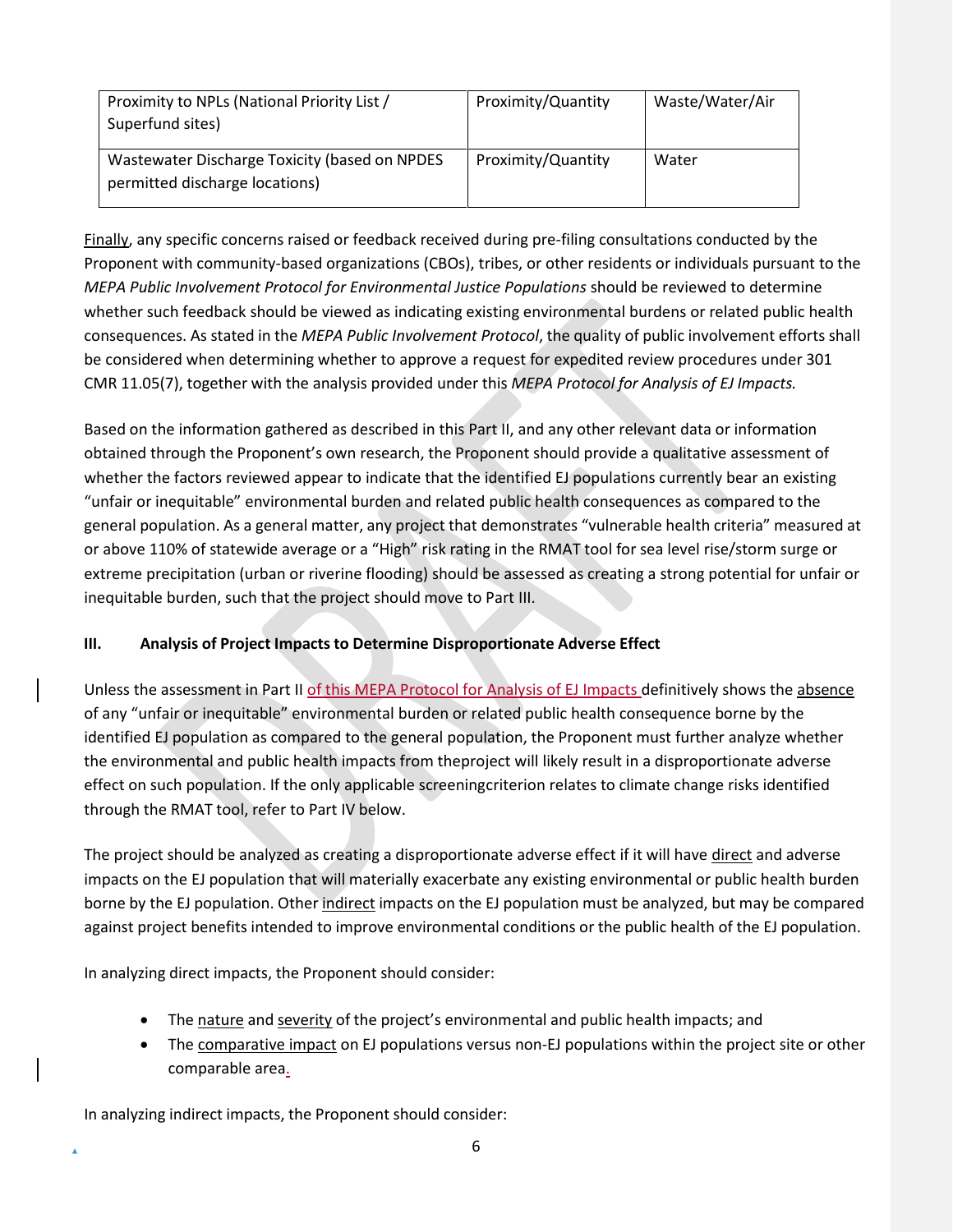• Whether project benefits are specifically intended to improve environmental conditions or the public health of the EJ population

# A. Nature and Severity of Project Impact

In reviewing any direct project impacts on the EJ population, the Proponent should analyze whether the nature and severity of such impacts will materially exacerbate an existing environmental or public health burden borne by the EJ population. Direct impacts should be construed to mean any addition of environmental pollution or other burden directly to the EJ population and its immediately surrounding environment, including air pollution to the surrounding neighborhood, water pollution to drinking water or water bodies directly used or accessed by the EJ population, and loss of open space, recreational opportunities and waterfront access directly within or adjacent to the EJ population.<sup>[12](#page-9-0)</sup>

For example, a project that adds traffic directly to an EJ population identified as having elevated public health conditions could be viewed as having a disproportionate adverse effect on such population. This is especially so, if any identified environmental or public health indicators related to air quality (such as PM 2.5/ozone exposure or asthma rates) are elevated in the EJ population. The Proponent should conduct analysis or modeling sufficient to demonstrate the magnitude of any relevant project impacts, and, at a minimum, should conduct air quality analysis of new traffic consistent with the *MassDEP Guidelines for Performing Mesoscale Analysis of Indirect Sources (1991).* It is important to note that, where the level of existing burden is high, even a small addition of project impacts may create disproportionate adverse effects. For instance, if the DPH vulnerable health criteria or other indicator demonstrates public health or environmental indicators that are well above statewide rates, even a small addition of impacts should be viewed as potentially creating a disproportionate adverse effect*.*

In addition, while MEPA review thresholds at 301 CMR 11.03 provide a guide for a discussion of impacts, the Proponent shall not limit the discussion to impacts that meet or exceed MEPA review thresholds, and, instead, shall address all short-term and long-term impacts associated with the project, including construction period activities, that are within the Scope of MEPA jurisdiction, consistent with 301 CMR 11.07(6)(h). For instance, an estimate of construction vehicle traffic and routes of travel may be warranted if construction activities will be occurring in close proximity to already-burdened EJ populations.

# B. Comparable Impacts on EJ and Non-EJ Populations

In reviewing any direct project impacts on the EJ population, the Proponent should also analyze whether the impacts on the EJ population are greater or less than those on non-EJ populations within the project site or other comparable area. If a comparable area is selected outside the project site, the Proponent should provide a clear justification for why the area is viewed to be "comparable" or "similarly situated" such that a comparison with the applicable EJ population is reasonable. While a comparison of impacts may not be possible to conduct with mathematical precision, the EIR should contain a description of the proposed methodology and justification

<span id="page-9-0"></span><sup>12</sup> Consistent with [proposed] *new* 301 CMR 11.05(4)(d), a project that meets or exceeds MEPA review thresholds under 301 CMR 11.03(8)(a)-(b), or generates 150 or more new average daily trips (adt) of diesel vehicle traffic over a duration of 1 year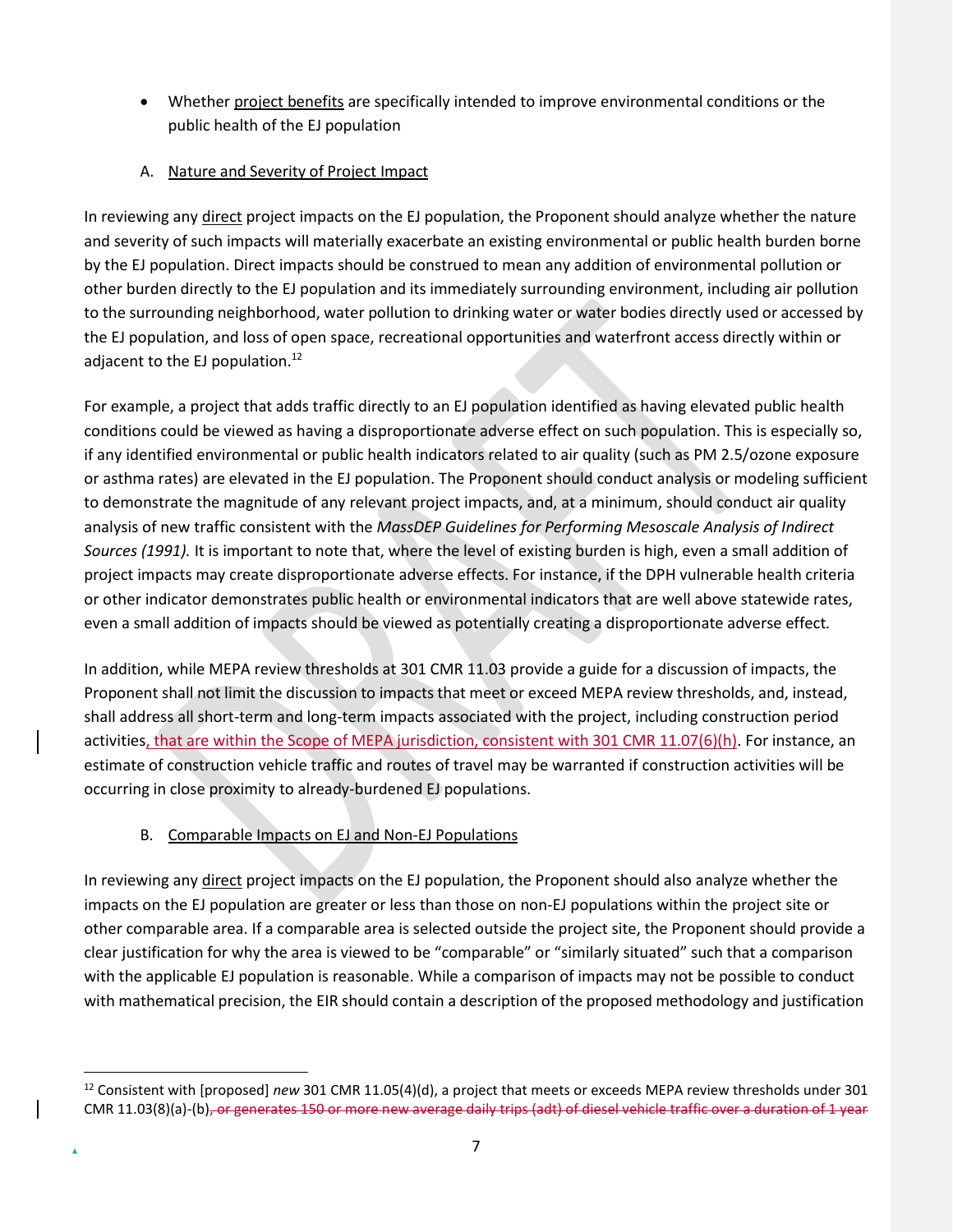or more, should be viewed as impacting air quality over a 5-mile radius of the project site.

 $\overline{\phantom{a}}$ 

 $\hat{\blacktriangle}$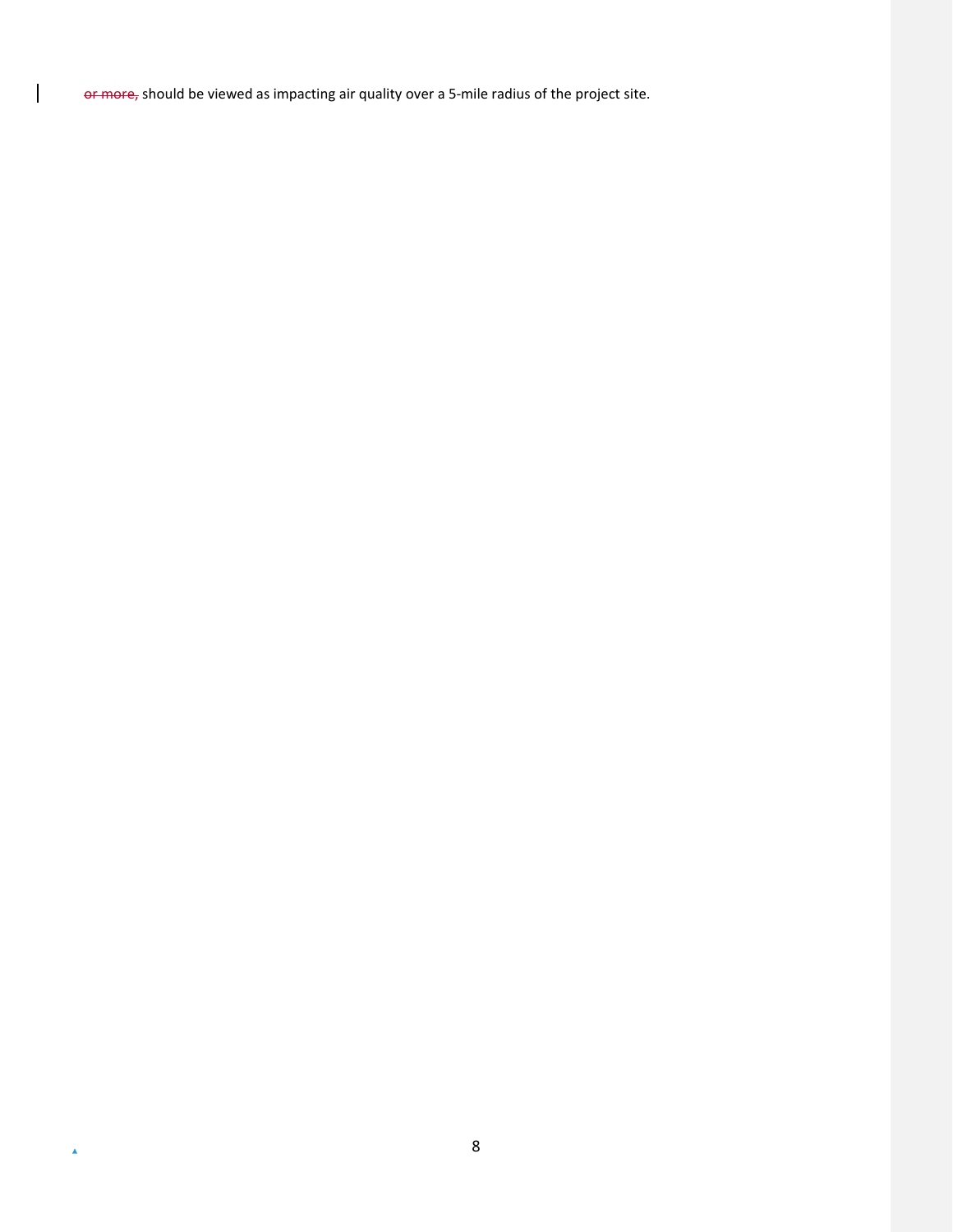for any conclusions reached. Any direct impacts on EJ populations that are greater than those on non-EJ populations in the selected area should be viewed as indicating a disproportionate adverse effect.

# C. Project Benefits

In reviewing indirect project impacts on the EJ population, the Proponent may analyze such impacts in comparison to project benefits that are specifically intended to improve environmental conditions or public health of the EJ population (and thereby reduce the existing burden borne by such population). Indirect impacts should be construed to mean the addition of environmental pollution or other burden in a manner in which potential effects to the EJ population and its immediately surrounding environment may be unknown or speculative, not subject to quantitative measurement, or established only through a long chain of causation.

For instance, a project that alters wetland resource areas in a manner that requires a water quality certification (with unspecified impacts to surrounding waterbodies and unknown potential for indirect impacts to EJ populations) could compare such impacts with project benefits that specifically benefit EJ populations, such as improved resiliency of public infrastructure or increased open space/recreational opportunities. Similarly, the loss of open space or recreational opportunities at a location that is far removed from EJ populations may present an indirect impact to such populations.

# **IV. Analysis of Project Impacts to Determine Climate Change Effects**

Unless the assessment in Part II definitively shows the absence of any "unfair or inequitable" environmental burden or related public health consequence borne by the identified EJ population as compared to the general population, the Proponent must further analyze, in addition to the analysis in Part III, whether the environmental impact or public health consequence from the proposed project will increase or reduce the effects of climate change on the EJ population.

In conducting this assessment, the Proponent should consider the following:

- Whether the climate change risks identified through the RMAT Tool are likely to affect the applicable EJ population(s); and
- Whether the greenhouse gas (GHG) emissions associated with the project are significant (2,500 tons per year (tpy) or more) and are likely to affect EJ populations that use or occupy the project
- A. Climate Adaptation

The Proponent should review the output report generated from the RMAT Tool to assess whether the climate parameters for sea level rise/storm surge and extreme precipitation (urban or riverine flooding) are ranked "High" and would affect the applicable EJ population(s). For instance, a residential dwelling that may not be sufficiently elevated to accommodate future sea level rise conditions may affect EJ populations, if it is located within an EJ population or is specifically intended for use by EJ populations. Also, if a project proposes to cut a significant number of trees in a manner that potentially adds to heat conditions in the area, or proposes to add impervious cover in a manner that worsens flooding conditions in the surrounding neighborhood, such impacts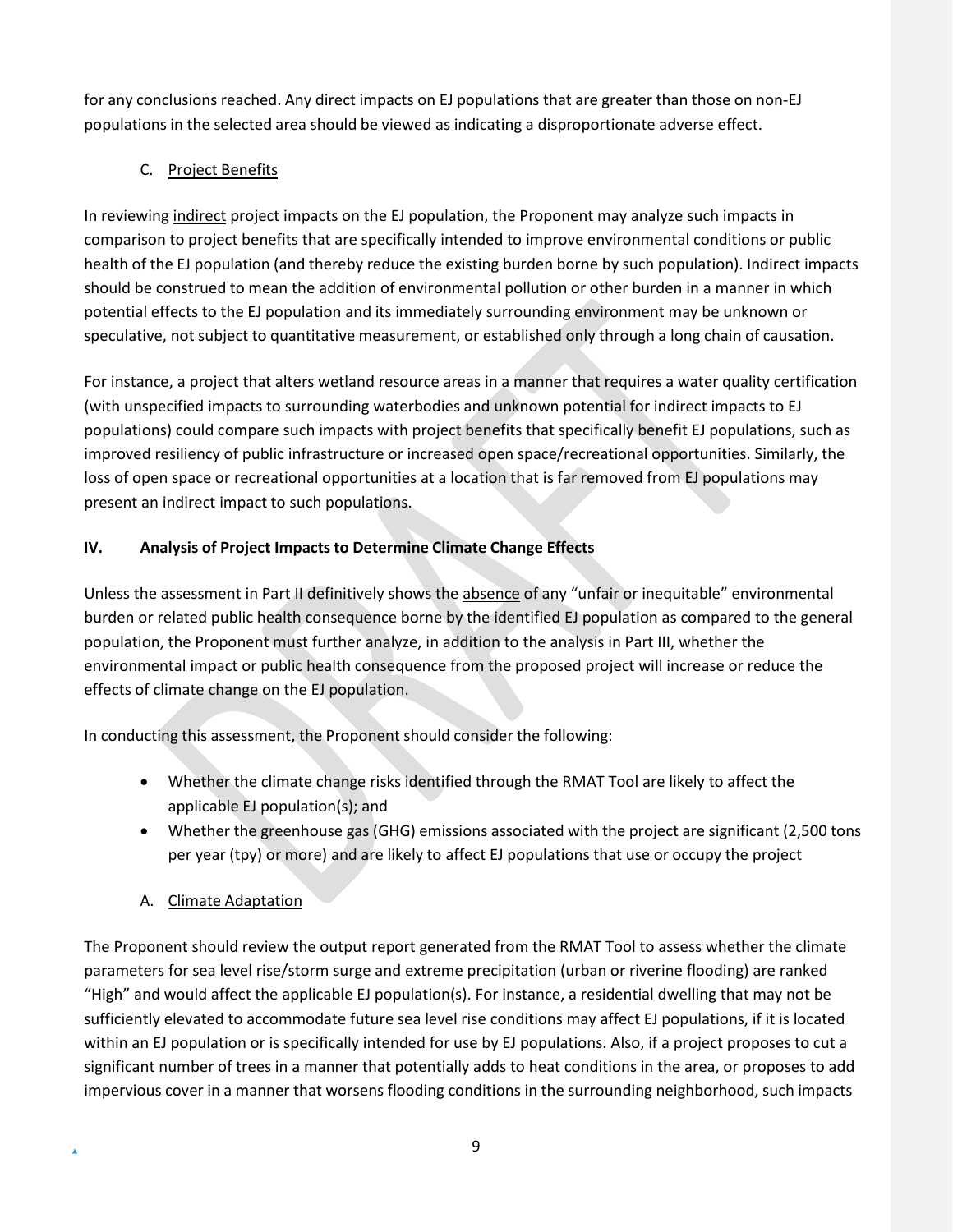could have effects on EJ populations located in and around the project site. Any aspects of the project that could reduce climate risks, such as improvements to stormwater management systems and the use of pervious pavement and surfaces should also be reviewed. The Proponent should conduct analysis or modeling to quantify any anticipated climate change effects to the extent practicable, and should apply best available data on future climate conditions. The recommended design standards in the RMAT tool may provide a resource in performing such quantitative analyses.

## B. GHG Emissions

The Proponent should conduct a GHG analysis if a project is expected to generate 2,500 or more tpy of GHG  $(CO<sub>2</sub>)$  emissions from both stationary and mobile sources,<sup>[13](#page-12-0)</sup> and is likely to be used or occupied by EJ populations. For instance, a residential dwelling or office building located within an EJ population should be analyzed if total emissions from stationary and mobile sources are estimated to equal or exceed 2,500 tpy. The analysis should generally follow the methodology set forth in the 2010 MEPA Greenhouse Gas Emissions Policy and Protocol (the "2010 GHG Policy"), and should provide energy efficiency modeling to support GHG estimates for the Base Case and Design Case. To the extent a project is already required to conduct a GHG analysis under the 2010 GHG Policy, that analysis will satisfy the requirements of this Part IV.B.

## **V. Mitigation and Section 61 Findings**

To the extent any disproportionate adverse effects or increased climate change risks are identified for the EJ population as described in Parts II-IV, the Proponent must describe measures to be taken to avoid, minimize and mitigate such effects to the maximum extent practicable. These measures should be considered in addition to those that the project proposes to take to address its impacts more generally. For instance, measures proposed to reduce traffic congestion in the area (such as roadway improvements or traffic signals) may be sufficient to address potential deterioration in traffic conditions, but may not sufficiently address the disproportionate adverse effects that may result from the addition of air pollutants to an already burdened EJ population. In this instance, additional mitigation to further reduce project impacts (such as a more robust traffic demand management (TDM) program) or to ameliorate the existing burden borne by the EJ population (such as contributions to public health services or air quality monitoring) may be warranted. Measures to address climate change risks are particularly important, in light of the vulnerabilities faced by the EJ populations that hinder access to affordable energy resources and the ability to adapt to extreme climate events, such as extreme and more frequent storms and associated flooding.

<span id="page-12-0"></span> $13$  As a general matter, estimates of GHG emissions can be generated (without energy efficiency modeling) by applying building type and square footage to energy use estimates included in the most recent International Energy Conservation Code (IECC). Mobile source emissions should be generated from estimates of vehicles miles traveled (VMT) using the EPA's MOVES model. More guidance can be provided by the MEPA Office upon request.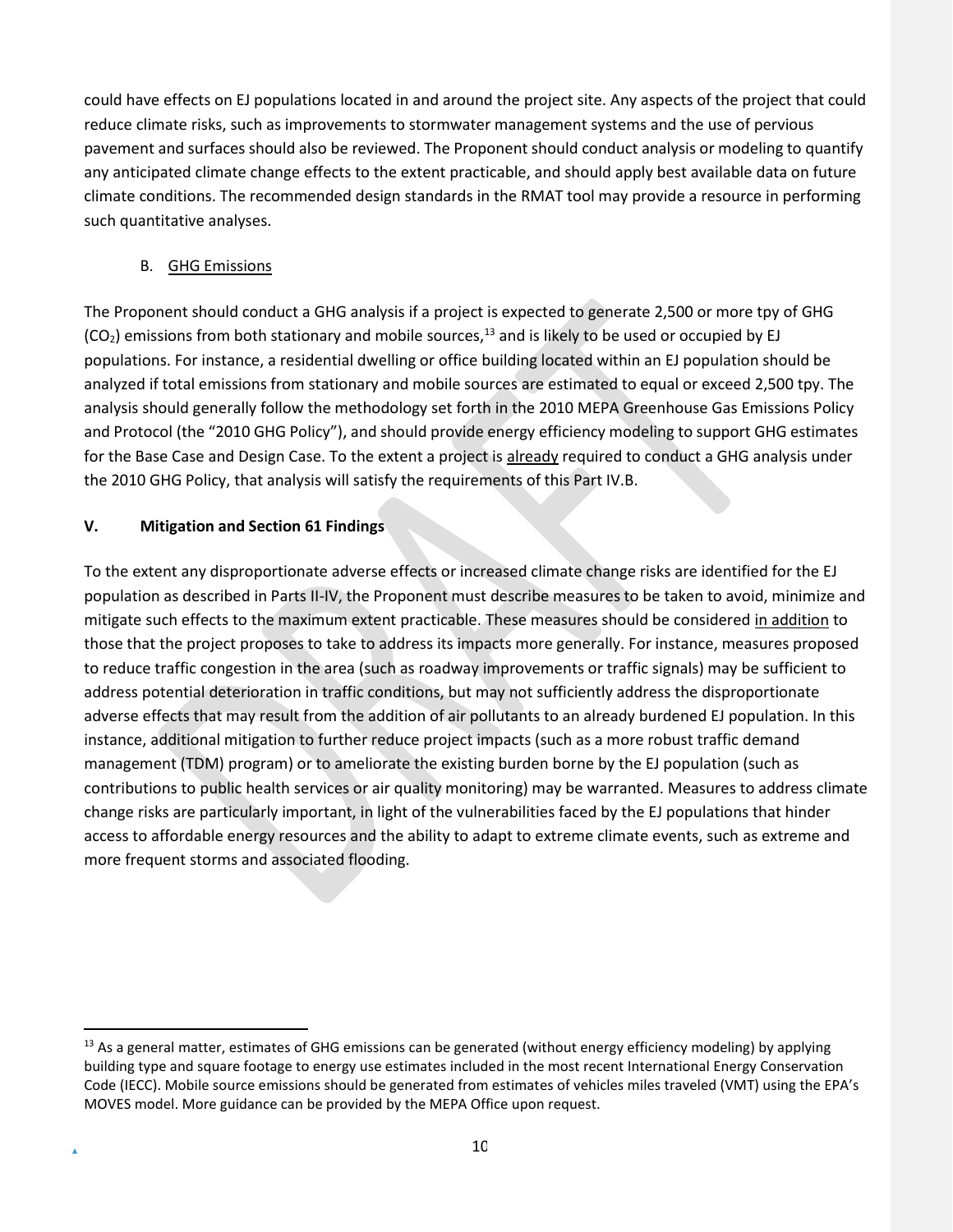### **[DRAFT] MEPA Public Involvement Protocol for Environmental Justice Populations Anticipated Effective Date: January 1, 2022**

*IMPORTANT: this MEPA Public Involvement Protocol will supersede the transition rules regarding environmental justice issued on June 24, 2021. Accordingly, the transition rules shall be RESCINDED on the effective date of this protocol. Following a public comment period, the MEPA Office anticipates issuing a final protocol to be effective as of January 1, 2022. All new Environmental Notification Forms (ENFs) and Expanded Environmental Notification Forms(EENFs)submitted on or after the effective date must ensure compliance with* all aspects of this protocol. Consistent with 301 CMR 11.05(5), the final protocol and corresponding revisions to the ENF form will be published in the Environmental Monitor at least ten (10) days prior to the effective date.

#### Authority and Background

This protocol addresses the new public involvement requirements for projects undergoing MEPA review as set forth in: (i) **Section 60** of Chapter 8 of the Acts of 2021: *An Act Creating a Next-Generation Roadmap for Massachusetts Climate Policy* (the "Climate Roadmap Act" or "the Act"); and (ii) the 2021 update to the Executive Office of Energy and Environmental Affairs (EEA) Environmental Justice Policy (the "2021 EJ Policy"). This protocol accompanies corresponding changes to the Environmental Notification Form (ENF), which are shown in Attachment A and which will be incorporated into the template ENF to be made available on the MEPA website.

On March 26, 2021, Governor Baker signed into law the Climate Roadmap Act, which included a new definition of "Environmental Justice [EJ] Population" for purposes of enhancing public involvement and other aspects of the MEPA review process. The new statutory definition of "EJ population" includes four categories of neighborhoods (defined as census block groups) with certain demographic characteristics based on median income level, percentage of residents who are people of color (i.e., minority) status, and percentage of residents who lack English language proficiency (LEP). In turn, Section 60 of the Act provides that, "[t]o enable the public to assess the impact of proposed projects that affect their environment, health and safety through the [MEPA] project review process . . . , the secretary [of EEA] shall provide opportunities for meaningful public involvement" by EJ populations. The Act also gives the Secretary discretion to require additional measures as appropriate for projects that do not require the filing of an ENF.

Starting in 2020, the MEPA Office embarked on an effort to update its EJ related review protocols, in consultation with the EEA EJ Director and other EEA agencies. This effort coincides with parallel efforts to update MEPA regulations at 301 CMR 11.00 et seq. The MEPA Office is issuing this *MEPA Public Involvement Protocol for Environmental Justice Populations* ("MEPA EJ Public Involvement Protocol") as one component of its overall MEPA Office EJ Strategy to be implemented in 2021. This protocol addresses only the public involvement requirements of the Climate Roadmap Act; other requirements of the Act relative to the content of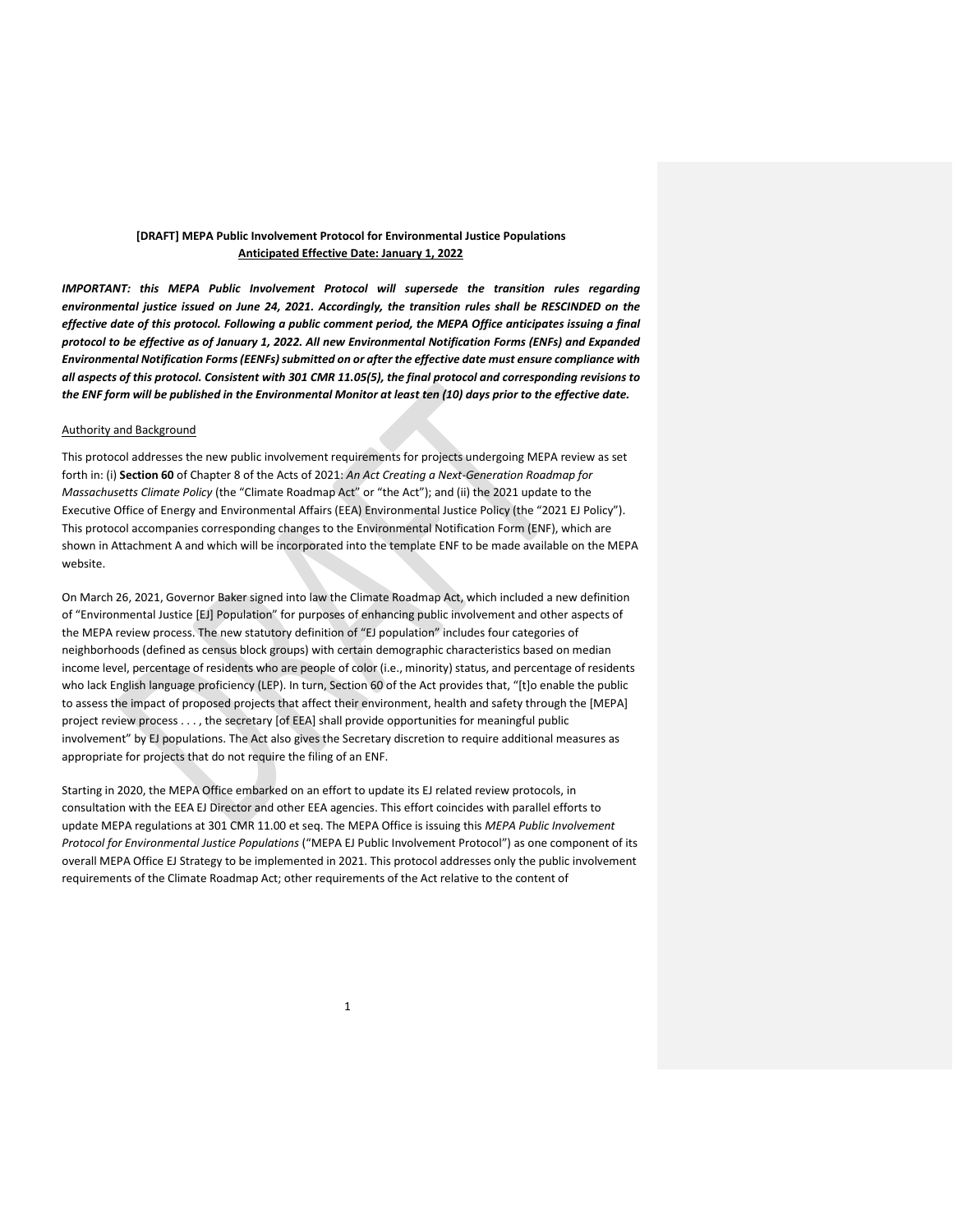Environmental Impact Reports (EIRs) will be addressed through separate guidance, to be issued in conjunction with formal regulations promulgated under M.G.L. c. 30[A.](#page-14-0)<sup>1</sup>

On June 24, 2021, EEA updated the 2017 EJ Policy that was previously in effect.. The 2021 update (the "2021 EJ Policy"[\)](#page-14-1)<sup>2</sup>, consistent with the 2017 EJ Policy, requires that projects triggering certain MEPA ENF review thresholds provide opportunities for "enhanced public participation" by surrounding EJ neighborhood[s,](#page-14-2)<sup>3</sup> and that projects triggering certain mandatory EIR thresholds conduct an "enhanced analysis of impacts and mitigation," in addition to enhanced public participation[.](#page-14-3)<sup>4</sup> The MEPA thresholds to which these EJ requirements apply are those related to wastewater (301 CMR 11.03(5)), air emissions (11.03(8)), and solid and hazardous waste (11.03(9)). This *MEPA EJ Public Involvement Protocol* expands on, but remains consistent with, the requirements of the 2021 EJ Policy. Accordingly, the *MEPA EJ Public Involvement Protocol* shall define the public involvement requirements for all MEPA projects filed after the effective date.

### Protocol

### **I. Identifying Characteristics of and Likely Effects on EJ Populations**

A. Project Location

Effective [], 2021, all ENF/EENFs filed with the MEPA Office will be required to identify the location of the project relative to "Environmental Justice Populations" ("EJ Populations") as depicted on the EEA Environmental Justice Maps Viewer (the "EJ Maps Viewer"[\),](#page-14-4)<sup>5</sup> and include a printout of the project location shown on the EJ Maps Viewer as an attachment to the ENF (or EENF) submittal. The printout shall identify all EJ Populations within 1- mile and 5-miles of the project, and shall measure the distance from the outer boundaries of the project site.<sup>[6](#page-14-5)</sup> For linear projects along a right of way (ROW) (such as utility and roadway projects), the distance shall be measured from the edge of the ROW in all directions along the entire length of the project.

B. Characteristics of EJ Populations

In addition to attaching the above printout, the ENF/EENF shall describe the characteristics of the EJ populations within 1 mile and 5 miles of the project site as identified in the EJ Maps Viewer (i.e., the census block group identification number and EJ characteristics of "Minority," "Minority and Income," etc.).

The ENF/EENF shall also list all languages identified in the "Languages Spoken in Massachusetts" tab of the EJ Maps Viewer as spoken by 5 percent or more of the EJ population who also identify as not speaking English "very well." Because language access responsibilities of the Commonwealth under Title VI of the Civil Rights Act

<span id="page-14-2"></span> $3$  The specific ENF thresholds are 301 CMR 11.03(5)(b)(1)-(2), (5); 301 CMR 11.03(8)(b); and 301 CMR 11.03(9)(b).

<span id="page-14-0"></span><sup>1</sup> Draft regulations addressing the EIR requirement set forth in Section 58 of the Climate Roadmap Act and other topics were issued for public comment on September 17, 2021.

<span id="page-14-1"></span><sup>2</sup> <https://www.mass.gov/doc/environmental-justice-policy6242021-update/download>

<span id="page-14-3"></span><sup>4</sup> The specific EIR thresholds are 301 CMR 11.03(5)(a)(1), (6); 301 CMR 11.03(8)(a)(1); and 301 CMR 11.03(9)(a).

<span id="page-14-4"></span><sup>5</sup> <https://mass-eoeea.maps.arcgis.com/apps/MapSeries/index.html?appid=535e4419dc0545be980545a0eeaf9b53>

<span id="page-14-5"></span><sup>6</sup> The EJ Maps Viewer allows the user to measure the distance between selected points on the map. However, it does not presently allow for a radius to be drawn around a particular location.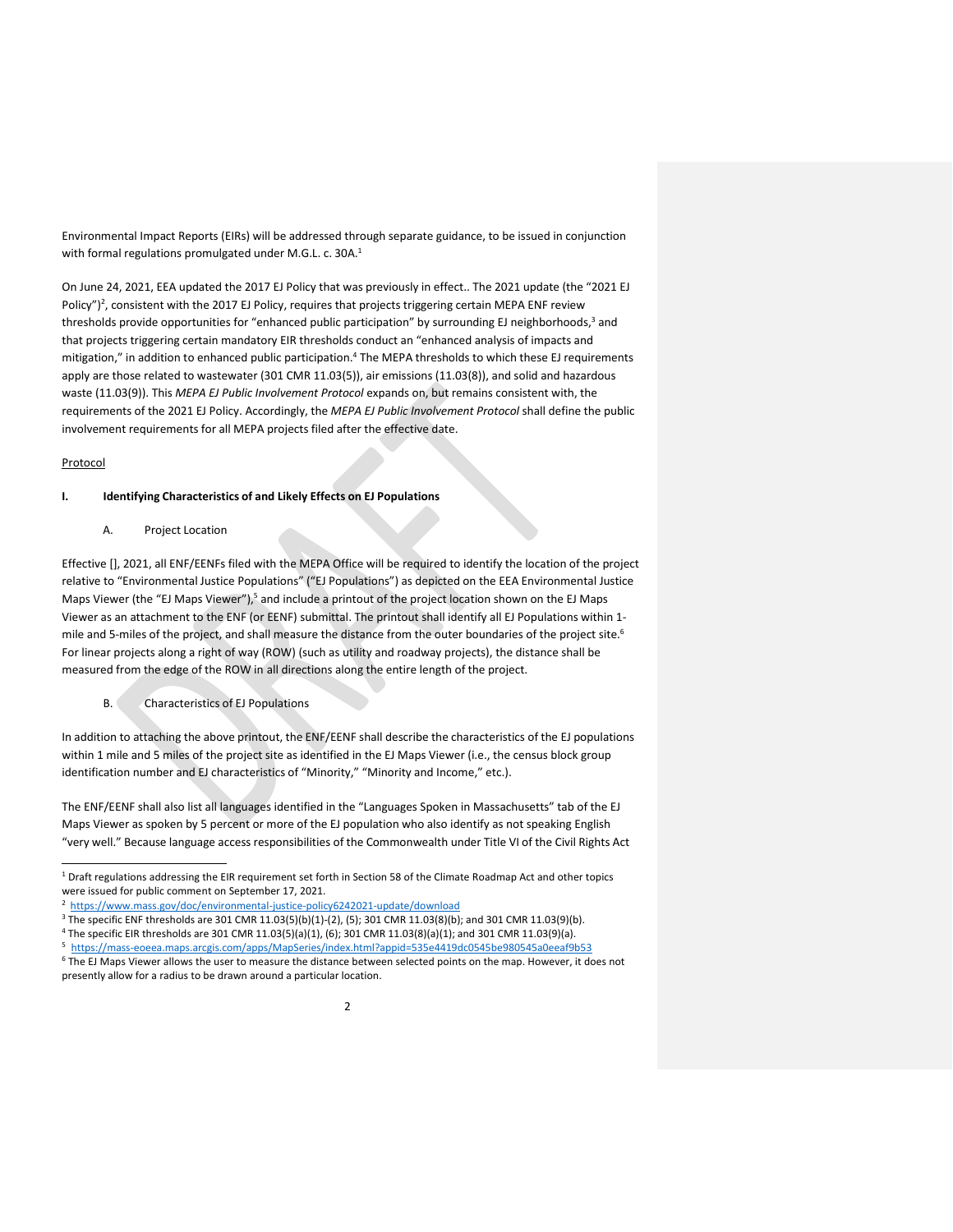of 1964 and Executive Office for Administration and Finance (A&F) Bullet #16 extend beyond the requirements of the Climate Roadmap Act, languages should be identified for the project for each *census tract* that intersects with all areas within 1 mile and 5 miles of the project site, regardless of whether the areas of intersection contain any designated EJ populations. All identified languages should be used for purposes of providing public involvement opportunities under Part II.

With the approval of the EEA EJ Director, the Proponent may modify the list of languages to be used for purposes of providing public involvement, if information made available through local school districts, local boards of health, or other knowledgeable local sources provide more accurate data that are better tailored to the project site. The Proponent may choose to increase the number of languages beyond those identified in the "Languages Spoken in Massachusetts" tab of the EJ Maps Viewer without the approval of the EEA EJ Director. If the list of languages shown in the EJ Maps Viewer has been modified through these means, the ENF/EENF shall provide a list of approved languages for the project, or, if the list has been expanded by the Proponent without input from the EEA EJ Director, shall provide a list of the additional languages that will be used to provide public involvement opportunities under Part II. If a project is exempt from the requirements of Part II, this shall be specified in the ENF/EENF.

### C. Likely Effects on EJ Populations

The ENF/EENF shall describe whether the project is "reasonably likely" to negatively affect EJ populations within 1 mile of the project site. Consistent with [proposed] *new* 301 CMR 11.05(4)(d), the ENF/EENF shall also indicate whether the project meets or exceeds MEPA review thresholds under 301 CMR 11.03(8)(a)-(b), or generates 150 or more new average daily trips (adt) of diesel vehicle traffic over a duration of 1 year or more. If either or both conditions apply, then the ENF/EENF shall further describe whether the project is reasonably likely to negatively affect EJ populations within 5 miles of the project site. The respective 1-mile and 5-mile areas around a project site shall be referred to in this *MEPA EJ Public Involvement Protocol* as the "designated geographical area" for the project.

In describing the project's likely effects on EJ populations, the ENF/EENF shall discuss both the project's anticipated benefits, as well as its environmental impacts and related public health consequences. While MEPA review thresholds at 301 CMR 11.03 provide a guide for a discussion of impacts, the ENF/EENF shall not limit the discussion to impacts that meet or exceed MEPA review thresholds, and, instead, shall address all direct and indirect potential environmental impacts of the project, with a focus on whether such impacts and related public health consequences are likely to extend to EJ populations located within the designated geographical area around the project site. Any relevant analyses available at the time of the ENF/EENF filing, such as traffic studies or air quality assessments, should be referenced in describing the geographical extent of the project's anticipated impacts. In addition, any regional benefits or impacts that may result from the project, such as the potential expansion or reduction in economic opportunities, public transportation, open space or greenhouse gas emissions (GHG), should be addressed. The discussion of likely effects included at the ENF/EENF stage may take the form of a narrative and need not be exhaustive; however, it must contain a reasonable level of specificity and more than a conclusory statement that the project will have a "net benefit" for the EJ population.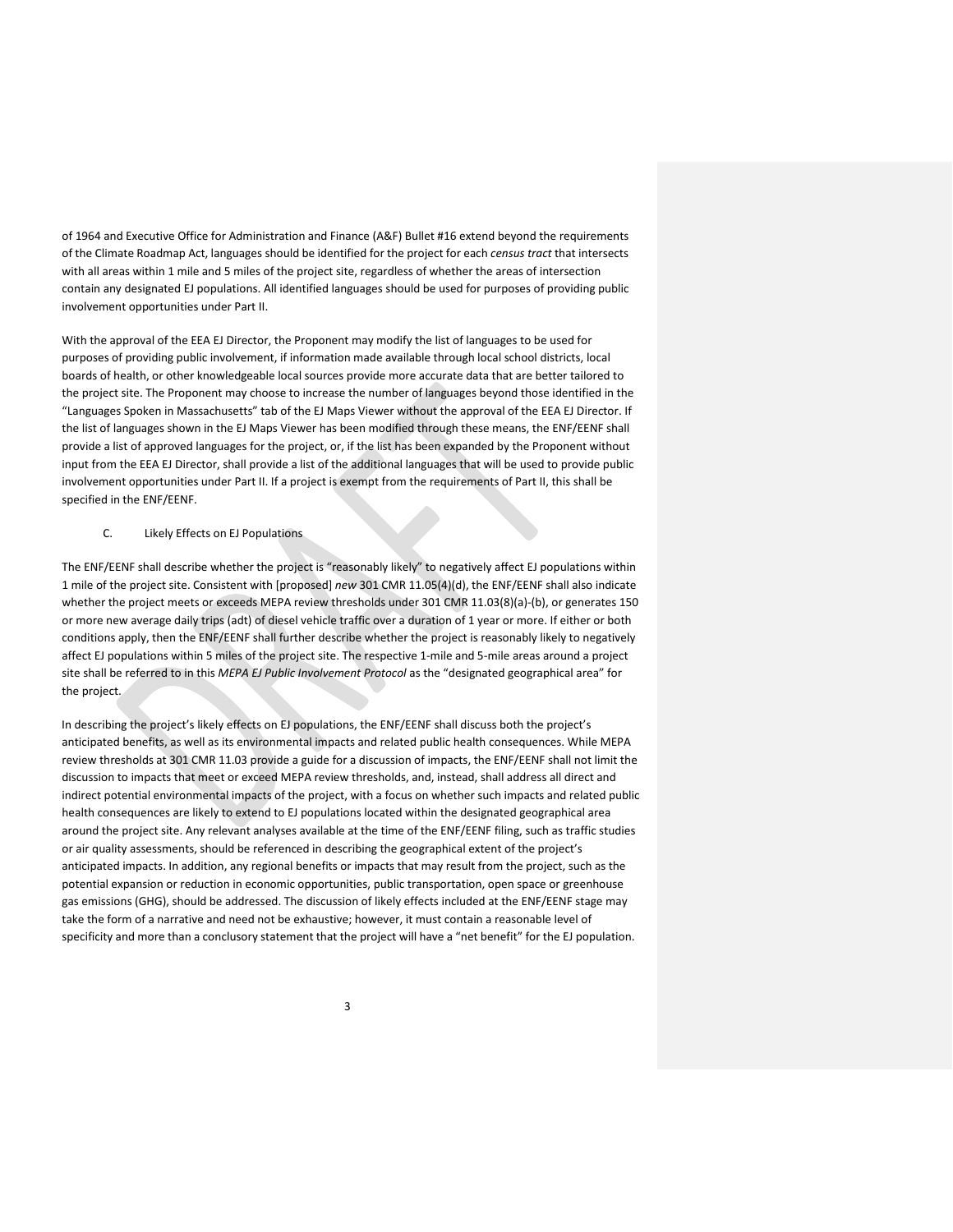#### **II. Measures to Enhance Public Involvement Prior to Filing ENF/EENF**

Section 60 of the Climate Roadmap Act, now codified as M.G.L. c. 30, § 62J, requires that, "[i]f a proposed project affects an environmental justice population," the Secretary of EEA shall require additional measures to improve public participation by the EJ population. Such measures shall include, as appropriate: "(i) making public notices, environmental notification forms, environmental impact reports, and other key documents related to the secretary's review and decisions of a project review available in English and any other language spoken by a significant number of the affected environmental justice population; (ii) providing translation services at public meetings for a significant portion of an affected environmental justice population that lacks English proficiency in the project's designated geographic area; (iii) requiring public meetings be held in accessible locations that are near public transportation; (iv) providing appropriate information about the project review procedure for the proposed project; and (v) where feasible, establishing a local repository for project review documents, notices and decisions."

Section 60 indicates a broad intent to enhance opportunities for public involvement in reviews of MEPA projects that affect EJ populations. To effectuate this statutory purpose—and to align with the requirement in Section 58 of the Act that all projects that are "likely to cause Damage to the Environment" and is located, at a minimum, within 1 mile from an EJ population must submit an EIR to describe impacts on the EJ population—all MEPA projects that are subject to MEPA jurisdiction and meet or exceed any MEPA review threshold in 301 CMR 11.03 must undertake measures to provide public involvement opportunities by EJ populations located within 1 mile of the project site.[7](#page-16-0) Consistent with [proposed] *new* 301 CMR 11.05(4)(d), all MEPA projects that are subject to MEPA jurisdiction must undertake measures to provide public involvement opportunities by EJ populations located within 5 miles of the project site, $^8$  $^8$  if the project meets or exceeds MEPA review thresholds under 301 CMR 11.03(8)(a)-(b), or generates 150 or more new average daily trips (adt) of diesel vehicle traffic over a duration of 1 year or more.

To ensure that EJ populations have ample opportunity to meaningfully engage in MEPA project reviews, best practice dictates that Proponents take early steps to provide public involvement opportunities, starting well before the filing of the ENF/EENF with the MEPA Office. Specific strategies for such pre-filing outreach and community engagement are described below. It is important to note that the quality of public involvement efforts will be considered when determining whether to approve a request for expedited review procedures under 301 CMR 11.05(7), once the ENF/EENF is filed. Any project consisting of one single family home shall be exempt from the requirements of Part II, but must comply with Part I.

A. Advance Notification

All MEPA projects subject to the requirements of this Part II must endeavor to provide advance notification of the project to community-based organizations (CBOs) and tribes identified by the EEA EJ Director in a reference list (the "EJ Reference List") for the designated geographical area around the project site. The Proponent is encouraged to supplement this list by conducting its own local research into additional CBOs, tribes or

**Commented [A1]:** When and how is this list developed? Will it be available online?

<span id="page-16-0"></span> $7$  The 1-mile radius shall be determined in the manner described in Part I above.

<span id="page-16-1"></span><sup>8</sup> The 5-mile radius shall be determined in the manner described in Part I above.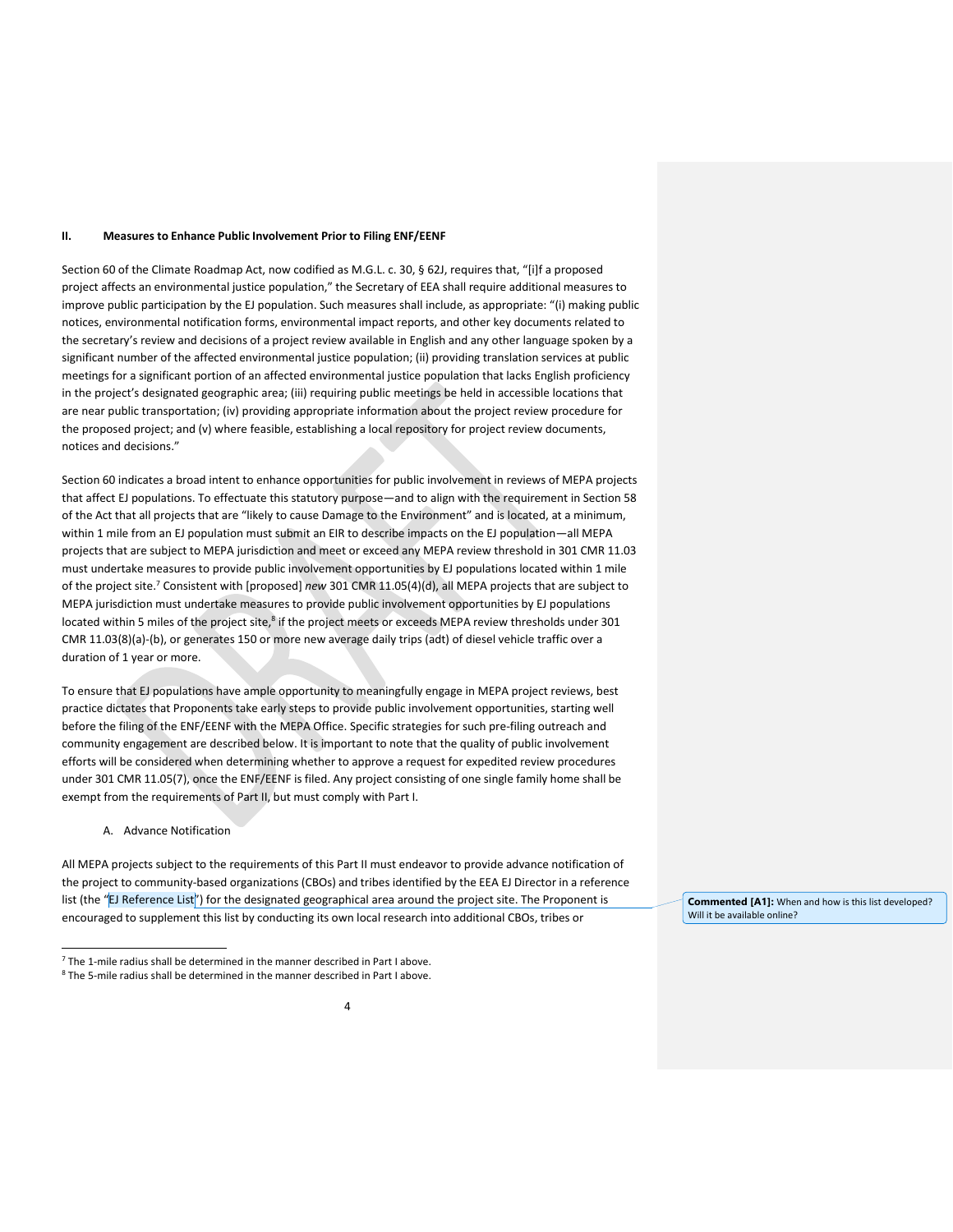neighborhood leaders who may have an interest in projects undertaken at the project site. The EEA EJ Director and the MEPA Office shall be copied on such notification. The advance notification shall take the form of a completed "Environmental Justice Screening Form," included as an Addendum hereto, and shall be sent through electronic means at the designated email addresses provided on the EJ Reference List.

While no set time period is prescribed for all projects, advance notification between 4530 and 9045 days prior to filing the ENF/EENF with the MEPA Office is strongly recommended. For any project that: (i) meets or exceeds mandatory EIR thresholds (ii) is subject to "enhanced outreach" requirements under the 2021 EJ Policy, or (iii) will seek to avail itself of expedited review procedures under 301 CMR 11.05(7), advance notification betweenof 45 and 90 days is mandatory, and failure to comply may result in rejection of the ENF/EENF as incomplete under 301 CMR 11.05(1).

To the extent any languages have been identified for the designated geographical area (as described in Part I above), the Environmental Justice Screening Form shall be translated into each language identified and attached to the notification sent to each addressee from the EJ Reference List, as well as to the EEA EJ Director and MEPAOffice. If the list of languages has been modified with or without approval of the EEA EJ Director, as described inPart I, the modified list of languages shall be utilized.

### B. Community Outreach and Engagement

In addition to providing advance notification of the project, all MEPA projects that are subject to the requirements of this Part II shall undertake measures to promote public involvement through meaningful community outreach and engagement. The CBOs and tribes listed in the EJ Reference List may serve as a resource in efforts to solicit feedback from EJ populations. The specific forms of outreach and community engagement should be tailored to the specifics of each project and the residents and neighborhoods that characterize the applicable EJ populations surrounding the project site. Best practices in community engagement and consensus building should be consulted, including but not limited to the following:

- [https://www.epa.gov/sites/default/files/2015-02/documents/ej\\_guidance\\_nepa\\_ceq1297.pdf](https://www.epa.gov/sites/default/files/2015-02/documents/ej_guidance_nepa_ceq1297.pdf)
- <https://environment.transportation.org/education/environmental-topics/environmental-justice/>
- [https://www.environment.fhwa.dot.gov/env\\_topics/environmental\\_justice.aspx](https://www.environment.fhwa.dot.gov/env_topics/environmental_justice.aspx)

A non-exhaustive list of specific outreach and engagement strategies is included below. The Proponent is encouraged to implement as many of these strategies as is feasible and appropriate for the project. It is important to note that the quality of public involvement will be a central consideration when determining whether to approve a request for expedited review procedures under 301 CMR 11.05(7).

Potential public involvement strategies include:

- (At a minimum) hHolding a community meeting upon request by anyone contacted through advance notification provided, or upon further dissemination of a written project summary as referenced below
- Wide dissemination of a written project summary (with translation into relevant languages) with basic project details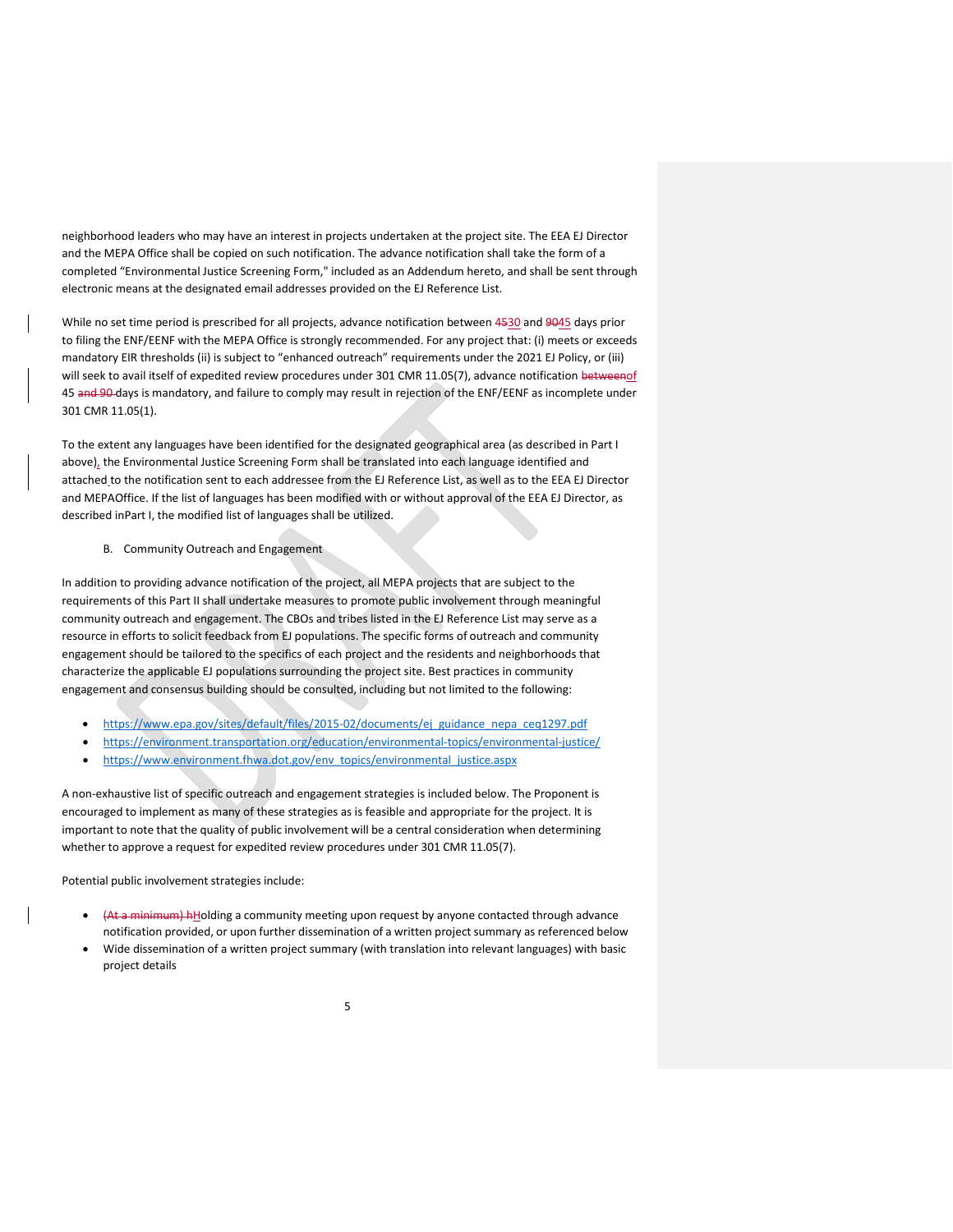- Hosting a project website or making project information available through other similar electronic means
- Ensure outreach to the public is communicated in clear, understandable language and in a user-friendly format
- Engage in creative outreach by making use of pre-existing groups such as grassroots organizations and high school groups – and natural areas of congregation – like places of worship, libraries, and farmer's markets – to disseminate information about new projects, as well as traditional locations such as libraries and government offices
- Use of non-English and/or community-specific media outlets to publicize the project, including local public broadcasting stations,specialized newspapers, and community newspapers
- Disseminating information through social media channels
- Organizing town hall meetings or other focused community meetings organized by topic, neighborhood, or interest group
- Holding community meetings during weekend or evening hours, at accessible locations near public transportation, and/or through zZoom or other similar web-based service if requested or determined to be more effective for reaching EJ populations. In addition, a "hybrid format" could be considered which\_allows members of the public to join in-person, on Zoom, or by phone, and makes the content of the meeting available afterwards for those who cannot attend.
- Organizing public education efforts for technical aspects of the project, such as fact sheets with visuals that include a summary of the project and associated technologies and processes, using lay-person language and terms in an effort to ensure the community understands the potential impacts of the project and can provide meaningful input, and holding "science fair" type presentations or teach-ins broken by topics
- Considering door-to-door education efforts through the use of flyers or other canvassing methods
- Identifying specific neighborhoods, residents, or other communities surrounding the project site that may be affected and considering targeted outreach and engagement strategies directed at such areas
- Establishing a local information repository that is convenient and accessible for the EJ Population where information related to the project can be obtained

To the extent written materials are provided, or in-person or remote meetings held, the Proponent must provide written and oral language interpretation in all the languages identified in Part I above, and should make best efforts to provide translation/interpretation in any other languages requested by members of the public to the extent necessary to ensure meaningful engagement by such individuals. The Proponent may require that requests for oral interpretation be made in advance with sufficient time to allow for cancellation of the service by the Proponent without incurring a cancellation fee.

C. Pre-Filing Consultation

Any project that meets or exceeds any mandatory EIR threshold, or any others that seek to avail themselves of expedited review procedures under 301 CMR 11.05(7), are encouraged to schedule a pre-filing consultation meeting with the MEPA Office and the EEA EJ Director to discuss the outreach and community engagement strategies for the project. Any project that falls within any of the categories of projects requiring "enhanced outreach" under the 2021 EJ Policy must schedule a pre-filing consultation, and will be expected to undertake comprehensive measures to involve EJ populations in discussions about the project prior to filing.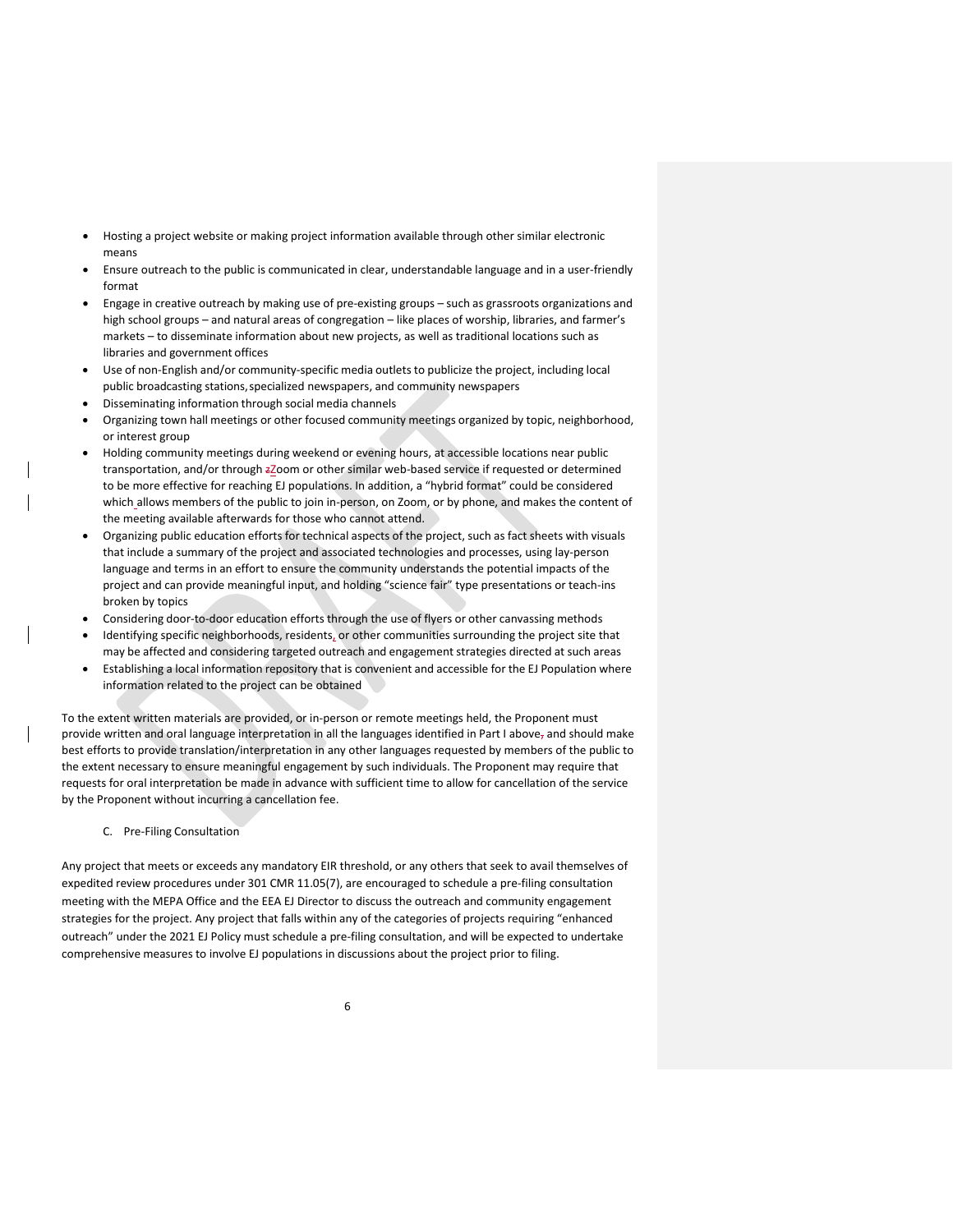In certain circumstances, the MEPA Office, in consultation with the EEA EJ Director, may designate projects as requiring a higher level of pre-filing community engagement, based on the following factors:

- Whether any municipality or census tract surrounding the project site exhibits "vulnerable health criteria" as defined by the Massachusetts Department [o](#page-19-0)f Public Health (DPH) EJ Tool,<sup>9</sup> or the EJ Tool indicates the existence of multiple other sources of pollution affecting the identified EJ populations within the designated geographical area;
- Whether the project's impacts will directly and adversely affect the identified EJ populations within 1 mile of the project site, and whether any mitigation is considered for such impacts; and
- Whether the project's location is subject to acute climate change risks.

If a project is so designated, the MEPA Office will contact the Proponent to request a pre-filing consultation within 20 days of receiving advance notification of the project under Part II.A.

### **III. Public Involvement Requirements After Filing ENF/EENF**

For any projects subject to the requirements of Part II above, the Proponent shall continue to promote meaningful public involvement by EJ populations after filing the ENF/EENF by maintaining a distribution list that includes the CBOs and tribes identified on the EJ Reference List and the EEA EJ Director (unless any CBO, tribe or the EEA EJ Director elects not to be included on the distribution list), as well as any other individual or entity that specifically requests to be placed on the distribution list during prefiling consultations or during the course of MEPA review. . The Proponent shall use the distribution list to circulate notices of the MEPA Site Visit, summaries of supplemental information submitted to the MEPA office, and any other relevant notices or materials generated during the course of MEPA review. The MEPA Site Visit shall be translated into any languages identified in Part I above. For other documents, the Proponent shall make best efforts to translate the document, or a summary thereof, upon request by any member of the public, provided that the Proponent may require that the request be made with sufficient time to allow for written translation prior to the event or other deadline to which the materials relate.

In addition to maintaining a distribution list, the Proponent should generally maintain the same level of outreach and community engagement conducted prior to filing, throughout the MEPA review process. As an example, if certain non-English language media were identified as an effective way to communicate with the applicable EJ population, the Proponent should continue to use the same means to convey information about the project during the course of MEPA review. The Proponent should also consider holding additional community meetings as needed or upon request at key milestones in the project review, such as when the Proponent is preparing the filing of a final EIR. Specific strategies for outreach and community engagement may be included in the Secretary's Scope for an EIR.

<span id="page-19-0"></span><sup>9</sup> <https://matracking.ehs.state.ma.us/Environmental-Data/ej-vulnerable-health/environmental-justice.html>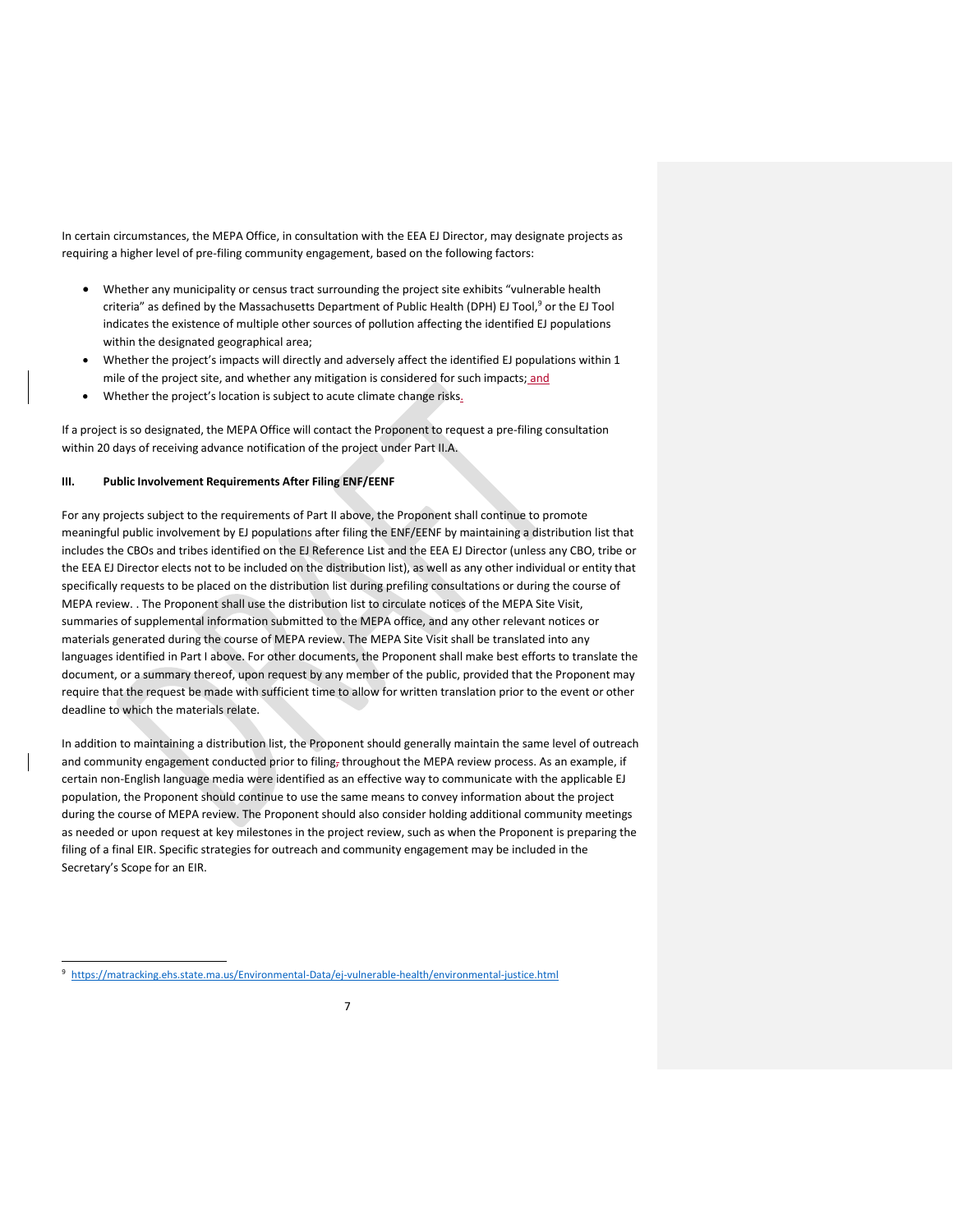### **IV. Public involvement Requirements for Other MEPA Filings**

For Notices of Project Change (NPC), DEIRs, and FEIRs, where the initial ENF/EENF was submitted prior to the effective date of this protocol, the Secretary will determine on a case-by-case basis the need for enhancing public involvement opportunities to meet the spirit of the Climate Roadmap Act. The Secretary will consider the nature and level of impacts associated with the filing, the extent of community engagement conducted to date, and the passage of time since the conclusion of the prior MEPA review (*i.e.*, filings made after a long passage of time may require more public involvement efforts as the public may be unaware of the proposed project or project change). As a general matter, additional requirements for public involvement will be considered for filings that involve EIR-level impacts or projects located within EJ populations, and will consist of an additional circulation of the filing to the EEA EJ Director and CBOs and tribes on the EJ Reference List. At the discretion of the MEPA Office, a MEPA Site Visit may be held during the MEPA review period, and other applicable provisions of Part III may be applied.

8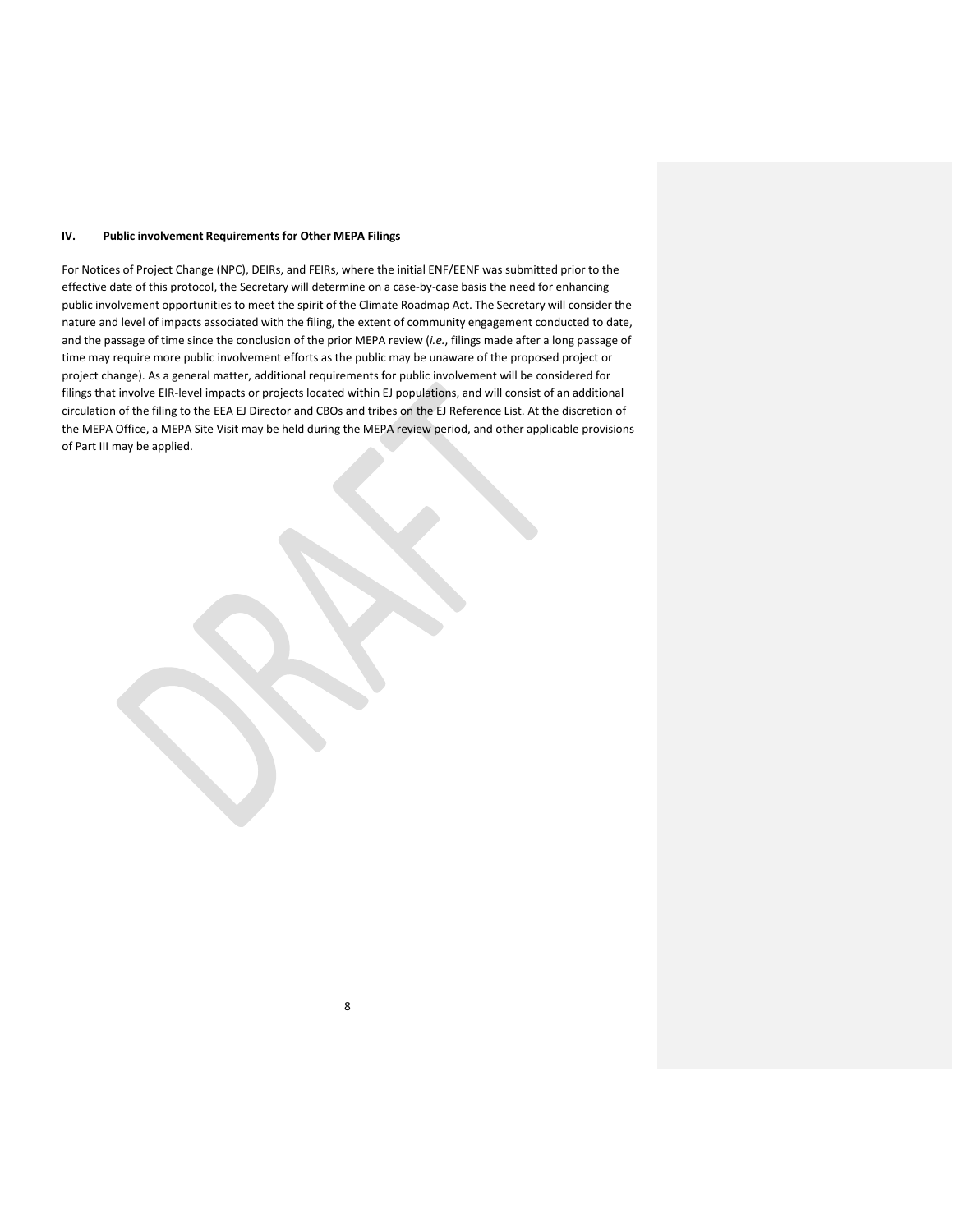## **ADDENDUM: Environmental Justice Screening Form**

Project Description

1. Provide a brief project description, including overall size of the project site and square footage of structures where possible

2. List anticipated MEPA Review Thresholds (301 CMR 11.03) (if known)

3. List all anticipated state, local and federal permits needed for the project (if known)

4. Identify EJ Populations and characteristics (Minority, Income, English Isolation) within 5 miles of project site (can attach map from EEA [EJ Maps](https://mass-eoeea.maps.arcgis.com/apps/MapSeries/index.html?appid=535e4419dc0545be980545a0eeaf9b53) Viewer in lieu of narrative)

5. Identify any municipality or census tract meeting the definition of "vulnerable health criteria" in the **[DPH EJ](https://matracking.ehs.state.ma.us/Environmental-Data/ej-vulnerable-health/environmental-justice.html) Tool** within 1 mile of project site

6. Identify potential environmental and public health impacts that may affect EJ Populations and any anticipated mitigation